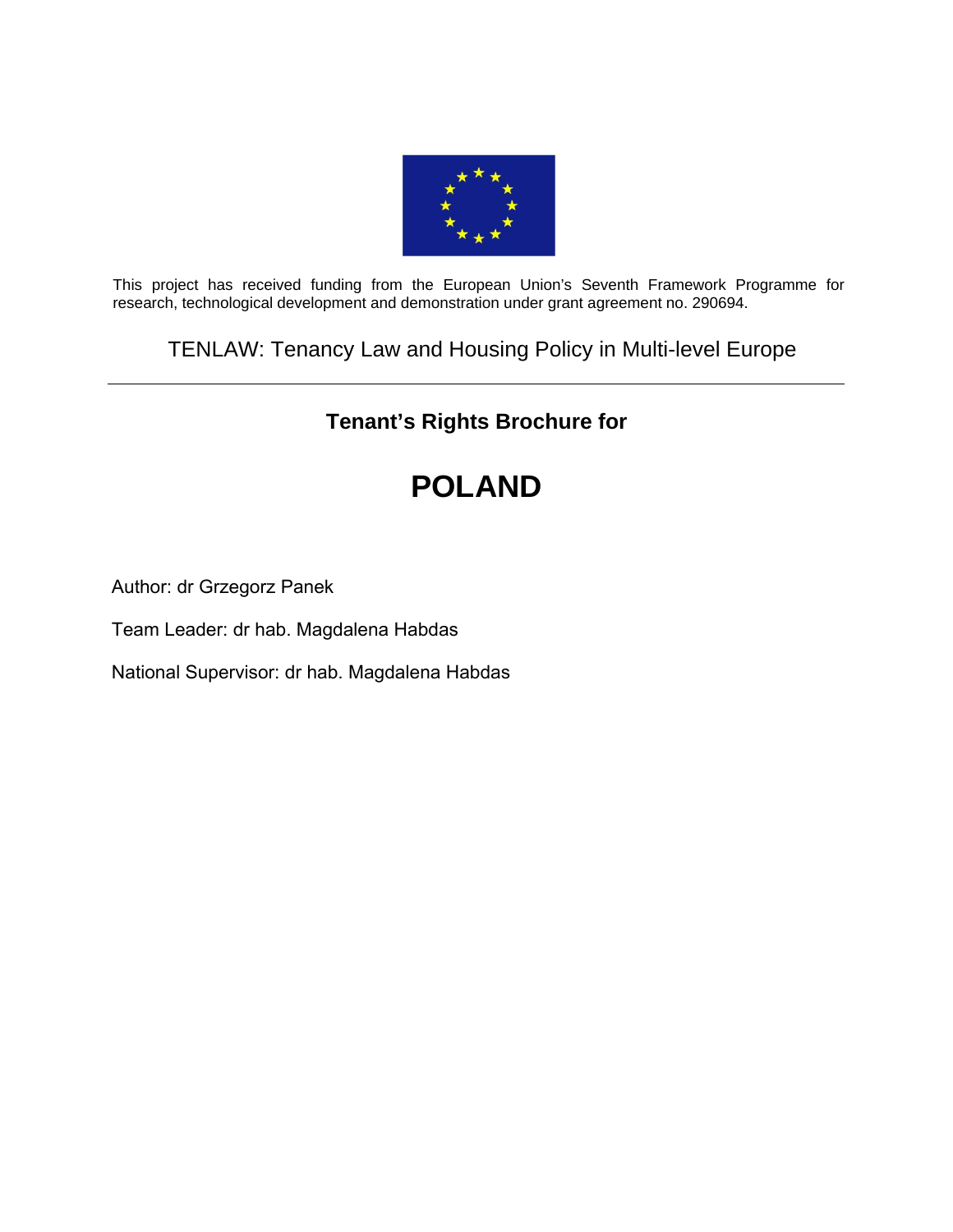# **II. Tenant's Rights Brochure Questionnaire**

**(max ca. 20-30 pages per country)** 

## **Summary of Contents**

- **1. Introductory information**
- **2. Looking for a place to live** 
	- **2.1. Rights of the prospective tenant**
	- **2.2. The rental agreement**
- **3. During the tenancy** 
	- **3.1. Tenant's rights**
	- **3.2. Landlord's rights**

#### **4. Ending the tenancy**

- **4.1. Termination by the tenant**
- **4.2. Termination by the landlord**
- **4.3. Return of the deposit**
- **4.4. Adjudicating a dispute**
- **5. Additional information**

#### **1. Introductory information**

 Give a very brief introduction on the national rental market (MAX 2 Pages) o Current supply and demand situation

Despite various government initiatives, the scarcity of housing units has remained a considerable problem in the 21<sup>st</sup> Century. Despite the increased investment activeness of developers and Social Building Associations, in the last decade no drastic improvement could be observed. The roots of this situation can be traced to the scarcity of funds available for investment and insufficient spatial planning. In the period between 2003 and 2009, the number of newly built housing units was 950 thousand, while the number of households increased by about 1,100 thousand. This means the actual deficit of about 1,850 thousand. Taking into account the grey market of residential leases and premises occupied without any reported tenure, the deficit has reached the level of approximately 1.4 – 1.5 million units. Various sources provide differing data in this respect. In 2011, A. Szelągowska assessed the shortage at 1,162 million.

> o Main current problems of the national rental market from the perspective of tenants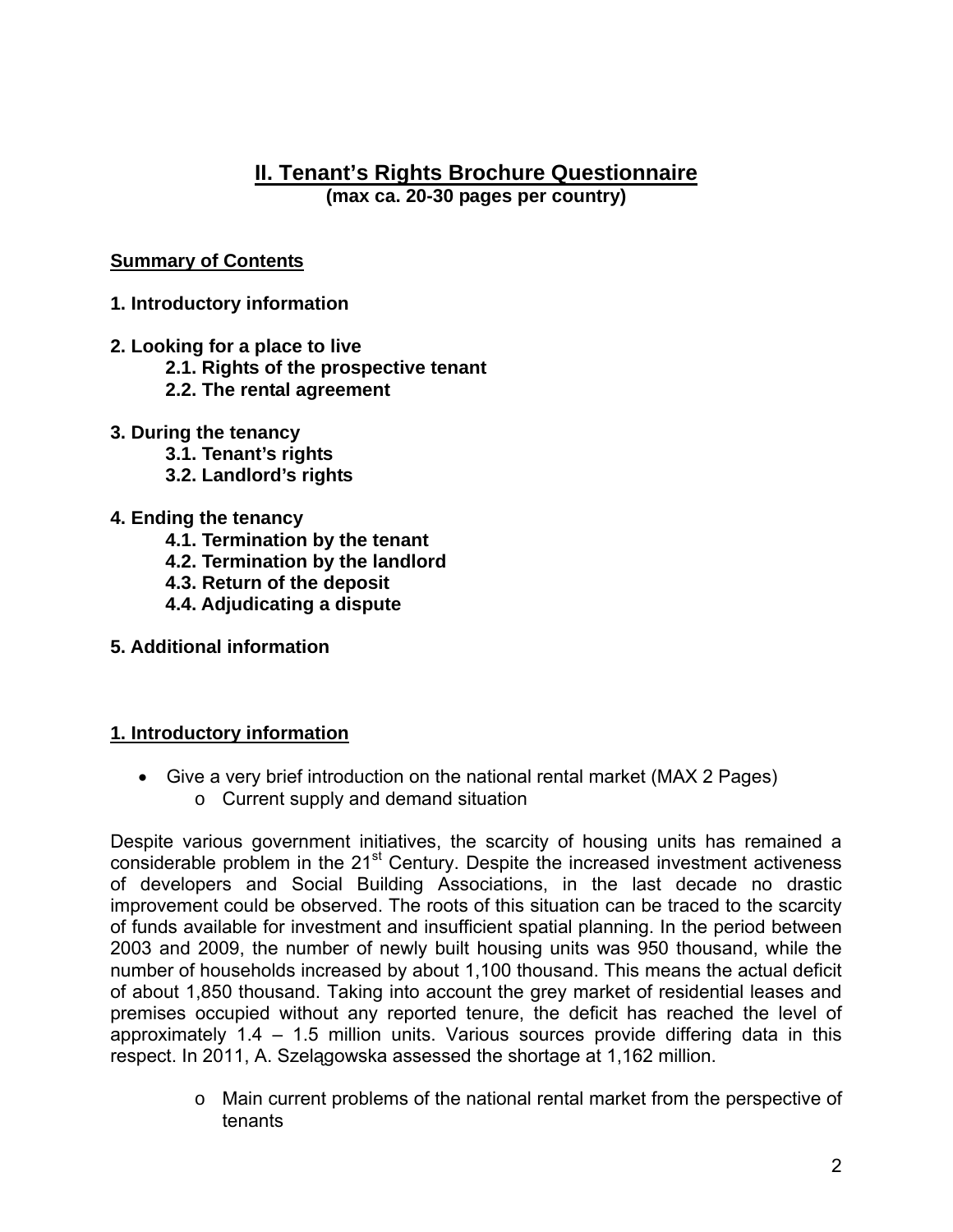The most striking problem regarding the housing situation in Poland is scarcity of housing units. The number of units per 1000 inhabitants is the second lowest in Europe, following Albania. This problem and its scale has multiple grounds and requires much time, as well as political attention to be addressed properly. In 2008, the proportion of houses erected before 1989 to the overall number of residential houses amounted to 84,8. Over the past 20 years, the housing stock has grown, however, the demand has not been satisfied to a sufficient degree.

Another problem is the relatively poor condition of private tenements, attributable to former regulation of rents which could not be freely raised even when they finally became negotiable. A survey carried out in 2010 in 21 Polish cities revealed that in most of the examined places, both when it comes to municipal stock and housing cooperatives, the level of rents and bills did not cover necessary replacement investments and renovation of the available resources. While cooperatives generally handle the situation without any major problems, municipalities must cope with their old stock. Large cities, where repairs and new constructions are more frequent, make an exception in this respect.

- o Significance of different forms of rental tenure
	- Private renting

In the private rental market, there is a considerable number of "informal" lease contracts, not registered at tax offices. The reason for such omission is the intention to avoid tax. The actual volume of this phenomenon is rather obscure to Polish authorities. According to Eurostat data, the share of private rental sector in he overall housing stock in 2013 was assessed at 4%.

> "Housing with a public task" (e.g. dwellings offered by housing associations, public bodies etc)

Public task is detectable in municipal tenancies. Pursuant to art. 4(2) of the Tenants Protection Act (TPA), municipalities are required to assure social and replacement units and cater to the housing needs of low income households on the terms provided by law. In light of the above, social premises make a part of the municipal housing stock destined for the poorest persons living in difficult conditions, in particular the ones evicted from other places, e.g. for irregular payment of rent. As opposed to the remaining municipal housing resources, tenancy contracts are in this case concluded for a definite period, and renewed only where the tenants continue to meet the criteria set by the municipality (most importantly in terms of income). According to the latest accessible data, at the end of 2007 municipalities held 57 thousand social housing units.

Since 1995, the so called Social Building Associations, operating in the form of commercial companies, make an alternative to municipal social housing. Their share in the market is small (0.7%), yet, they were quite active investors in the 2000's.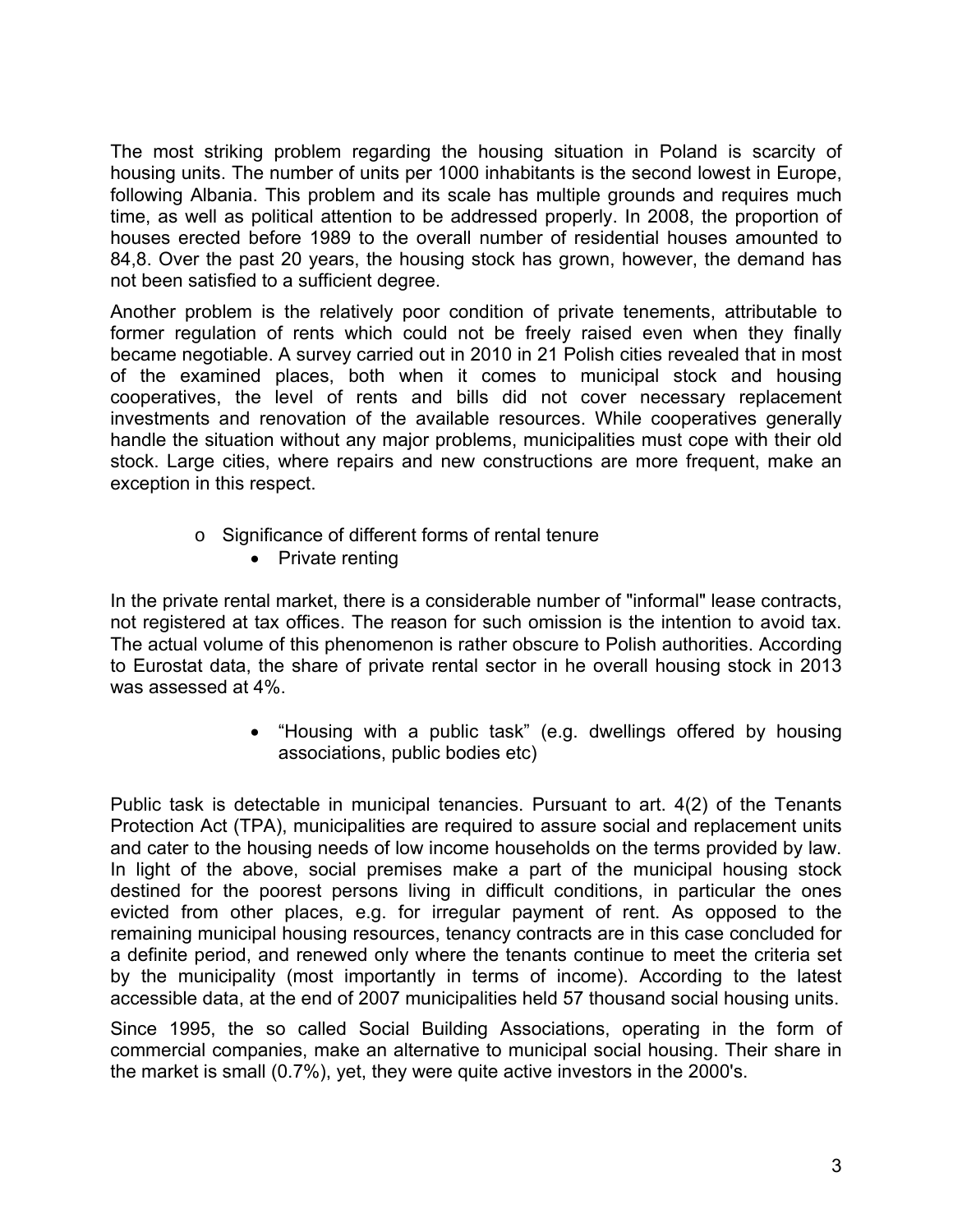o Some general recommendations to foreigners on how to find a rental home (including any specificities with respect to the position of foreigners on the national rental market)

It seems advisable for a foreigner who does not speak Polish to ask a native speaker to come along to the viewing of a dwelling in order to avoid possible communication problems or misunderstandings. Often, it is convenient to use assistance of a real estate agent whom the foreigner may contact even from abroad, before actually moving to Poland.

- o Main problems and "traps" (circa 5) in tenancy law from the perspective of tenants
- rentals by unauthorised landlords who only purport to be the owner;
- rentals by a co-owner (majority of shares is required to decide about lease arrangements)
- rentals by unauthorised agents
- *Important legal terms related to tenancy law*

| <b>Polish</b>                  | <b>English translation</b>             |
|--------------------------------|----------------------------------------|
| abuzywne klauzule              | abusive clauses                        |
| akt notarialny                 | notarial deed                          |
| bliska osoba                   | close relation                         |
| centralne ogrzewanie           | central heating                        |
| część wspólna                  | common property                        |
| czynsz (wolny/regulowany)      | rent (free/regulated)                  |
| dochód                         | income                                 |
| faktura                        | invoice                                |
| inflacja                       | inflation                              |
| instalacja elektryczna         | electrical installations               |
| instalacja gazowa              | gas installations                      |
| instalacja wodno-kanalizacyjna | draining and sewage system             |
| kamienica                      | tenement                               |
| kara umowna                    | contractual penalty/liquidated damages |
| kaucja                         | deposit                                |
| klauzula waloryzacyjna         | valorisation/indexation clause         |
| komornik                       | bailiff                                |
| konsument                      | consumer                               |
| koszt odtworzenia              | replacement cost                       |
| koszty utrzymania lokalu       | maintenance costs                      |
| księga wieczysta               | land register                          |
| lokator                        | tenant/occupier                        |
| najem okazjonalny              | incidental lease                       |
| najemca                        | tenant                                 |
| naprawa                        | repair                                 |
| odsetki narosłe/ustawowe       | accrued/statutory interests            |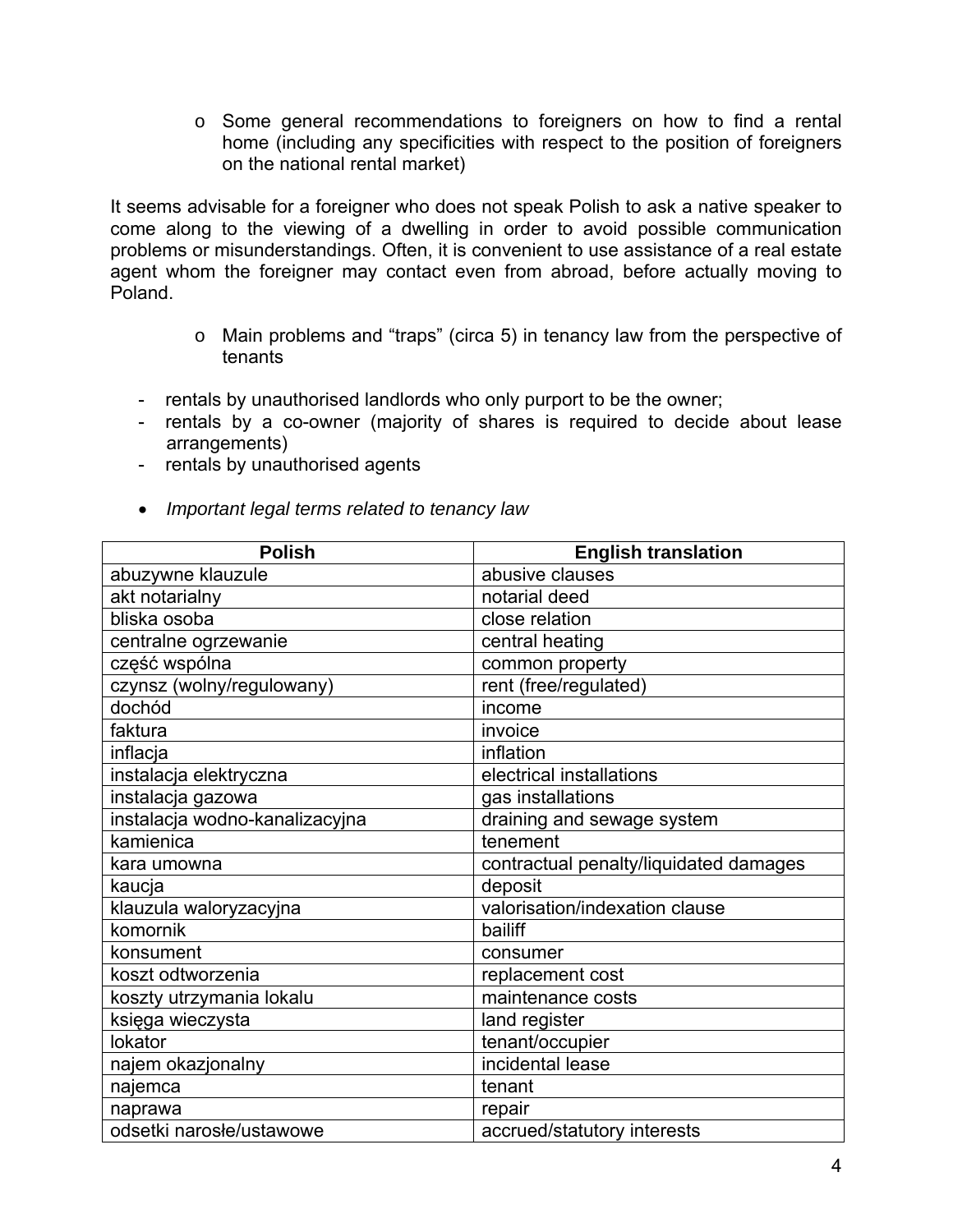| odszkodowanie                   | compensation/indemnification    |
|---------------------------------|---------------------------------|
| okres wypowiedzenia             | notice period                   |
| opłaty (eksploatacyjne)         | fees/charges/bills              |
| posiadacz samoistny/zależny     | owner-like/ dependent possessor |
| roszczenie (osoby trzeciej)     | (third party) claim             |
| spółdzielnia mieszkaniowa       | housing cooperative             |
| szkoda                          | damage (loss)                   |
| ugoda (sądowa/mediacyjna)       | (in-court/mediation) settlement |
| umowa (najmu/adhezyjna)         | (lease/adhesion) contract       |
| wartość (rynkowa/odtworzeniowa) | (market/replacement) value      |
| wynajmujący                     | landlord                        |
| wypowiedzenie umowy             | contract termination            |
| wzorzec umowy                   | standard contract terms         |

#### **2. Looking for a place to live**

#### **2.1. Rights of the prospective tenant**

 What bases for discrimination in the selection of tenants are allowed/prohibited? What about, for example, status as a foreigner, student, unmarried partner, or person with a short-term work contract?

Under the Anti-Discrimination Act transposing the Directive 2000/78/EC and 2000/43/WE, protection against discrimination is afforded in the fields of: housing, education, social security and health care. The Act prescribes equal treatment based on sex, race, ethnic origins, nationality, religion, faith, believe, disability, age or sexual orientation. As regards lease in the municipal stock, municipal councils enact uniform criteria, referring predominantly to income. These factors may not involve elements contrary to the Anti-Discrimination Act. Landlords in the private stock are also bound by the Act. Short-term work contracts, as such, could be related to potential tenant's financial standing, and so, it may play a certain role in tenant selection.

 What kinds of questions by the landlord are allowed (e.g. on sexual orientation, intention to have children etc.)? If a prohibited question is asked, does the tenant have the right to lie?

The landlord may ask about the full name, address, other contact data, such as telephone number or email address, current place of residence, date of birth, number of household members (however, any question about the intention to have children would not be allowed), profession, employer, earnings, proof of income, bank details, and possible consumer bankruptcy.

The landlord may not ask about marital status, sexual orientation, intention to have children of form a family, membership in political parties and associations, criminal record, or the so called Schufa rating (although in practice the last querry would not be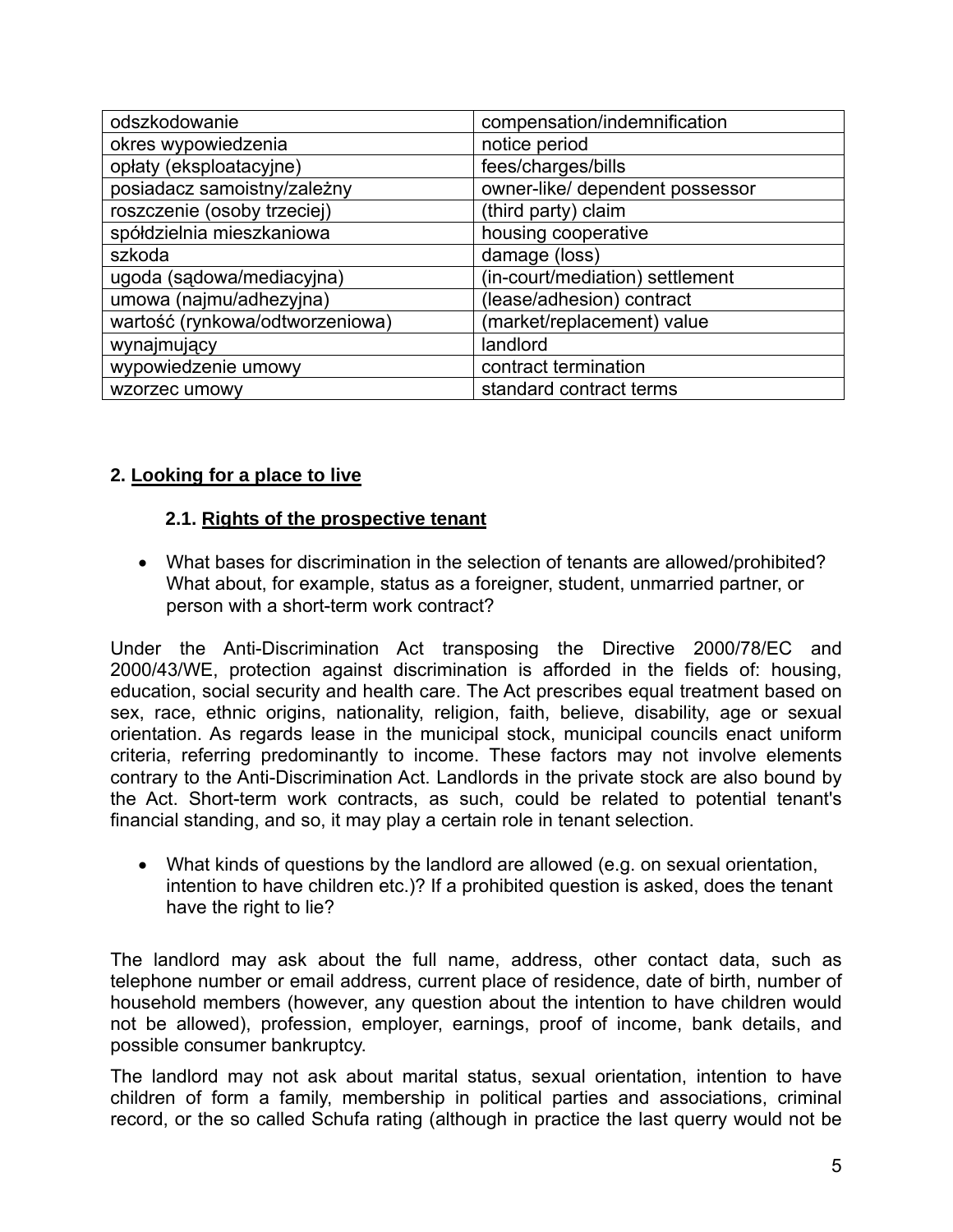uncommon).

• Is a "reservation fee" usual and legal (i.e. money charged by the landlord to allow the prospective tenant to participate in the selection process)?

Such practices are not common in Poland. This matter has not been directly covered by any legal regulation.

 What kinds of checks on the personal and financial status of the tenant are usual and legal (e.g. the landlord requiring an independent credit report)?

Although the landlord may not ask the tenant-to-be about his or her criminal record, the landlord may check it itself at an Information Centre of the National Criminal Register. As far as financial capacities of the prospective tenant are concerned, a statement on the candidate's credit history may be requested from the Credit Information Bureau. The Credit Information Bureau S.A. was founded by banks and the Polish Bank Association. Its responsibilities comprise collection of data concerning credit history of bank and para-bank clients. The Bureau cooperates with all commercial and cooperative banking institutions in Poland. Such a database generally helps lenders to making decisions concerning potential loans, however, it is also accessible to potential landlords.

Information about notorious debtors is also provided by the National Debt Register, which operates via internet.

 What is the role of estate agents in assisting the tenant in the search for housing? Are there other bodies or institutions assisting the tenant in the search for housing?

The basic role of a real estate agent consists in provision of necessary and useful information to persons willing to buy, sell, rent or let a property so that the latter could enter into a respective contract on most suitable terms. Apart from informing the parties, an agent arranges their transactions. For their services, agents charge commissions. Commission is generally dependent on completion of the transaction, which makes the agent strongly induced to achieve that end. It would be against the law to stipulate that agent remuneration will still be payable if the client manages to enter into a contract by him- or herself, without the agent's assistance. However, advance payments are also charged upon inception of preliminary contracts. As regards the value, commission for a tenancy contract makes usually an equivalent of one monthly rent instalment.

Although for many years the profession of real estate agents used to be regulated, last year, the legislator repealed the relevant provisions, leaving this type of agency entirely open to free market. Real estate agents no longer have to be licensed or have a liability insurance in order to lawfully practice.

 Are there any accessible "blacklists" (or equivalent mechanisms) of bad landlords/tenants? Is there a system for rating and labelling preferred landlords/tenants?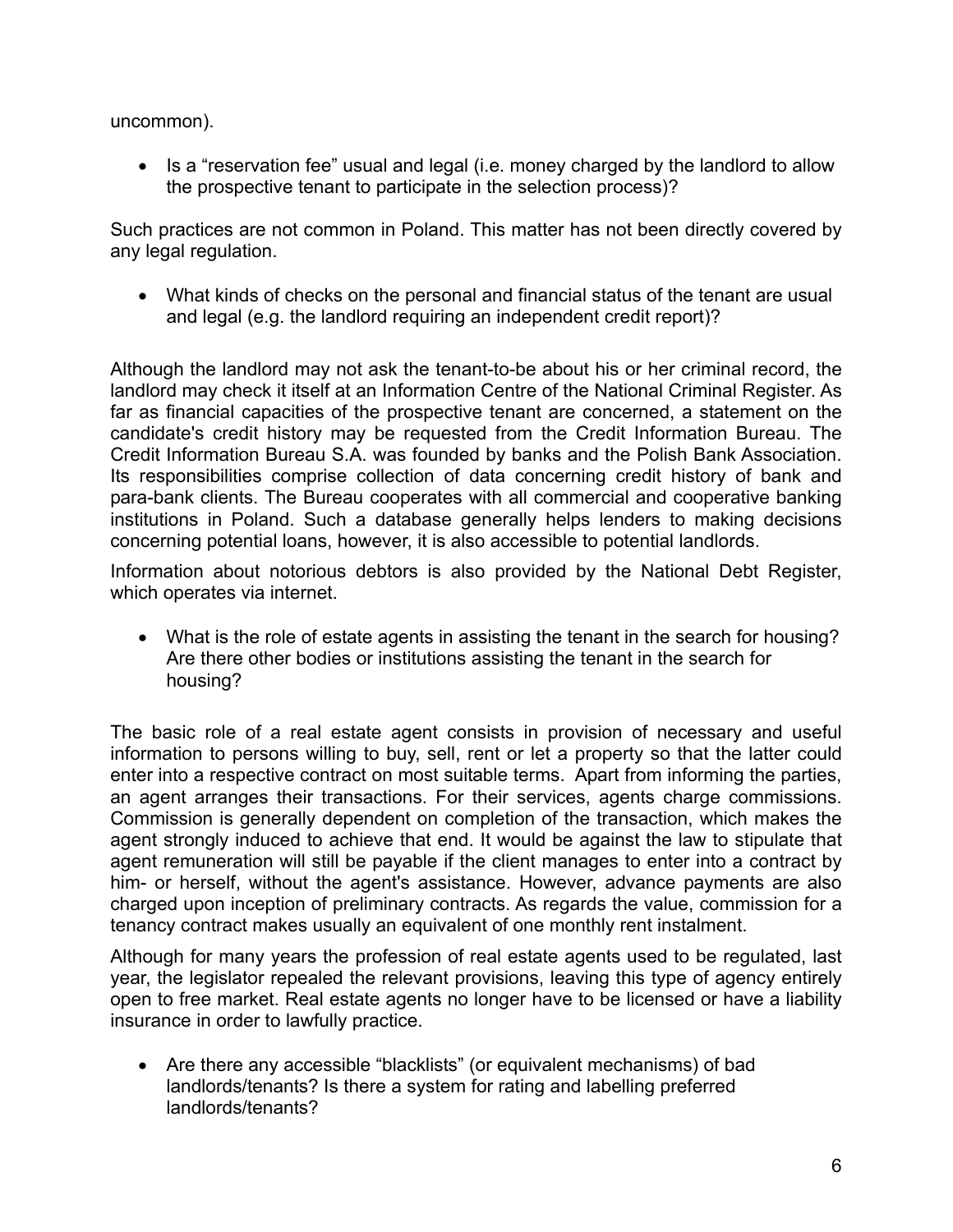Currently, in Poland there are no legal blacklists of bad tenants or landlords in the strict sense of the word. The entities indicated in reference to possible checks on a person's financial status are the only legal sources of information about prospective tenants. The access to those databases is wide enough to enable verification of tenants-to-be. The access is qualified by formal or financial restrictions (the need to pay a fee in order to obtain full report from the National Debt Register).

# **2.2. The rental agreement**

 What are the requirements for a valid conclusion of a rental contract (is written form necessary; is registration necessary and if yes, what kinds of fees apply lawfully)?

Under a contract of lease, as defined in relation to all leases in art. 659 of the Polish Civil Code (PCC), a landlord commits to deliver a thing for tenant's use for a specified or unspecified period, in exchange of which the tenant commits to pay the landlord the agreed rent. No written form is generally required. However, in the case of the so called incidental lease (fixed duration leases of up to 10 years available to natural person landlords in which the tenant protection regime has been restricted) not only is it necessary but the contract must be enclosed with the tenant's declaration, executed as notarial deed, that he or she has a place to go in case of eviction. If the special requirements set for incidental lease are not met, the agreement still holds, however, such contract should be qualified as general lease (with full tenant protection).

- What is the mandatory content of a contract?
	- o Which data and information must be contained in a contract?

The necessary elements of the contract of lease include specification of rent and the object of lease. Obviously, the parties have to be named. In the absence of any agreement on the term of lease, the contract is deemed to have been concluded for unspecified duration.

> o Duration: open-ended vs. time limited contracts (if legal, under what conditions?)

Time limited contracts are generally admissible. This possibility has been excluded in the general municipal stock to the exclusion of social units, which make a portion of the municipal stock destined for households of the lowest incomes. Leases in social units are always concluded for a fixed term dependent on the municipality's housing policy. Social housing is meant to provide temporary assistance until a household's financial situation improves. In practice, however, social leases are successively prolonged.

> o Which indications regarding the rent payment must be contained in the contract?

The amount of rent or a manner of its determination must be determined. In the absence of such stipulation, the contract may be interpreted as loan for use, which is always gratuitous. In the absence of specification of intervals between rent instalments, default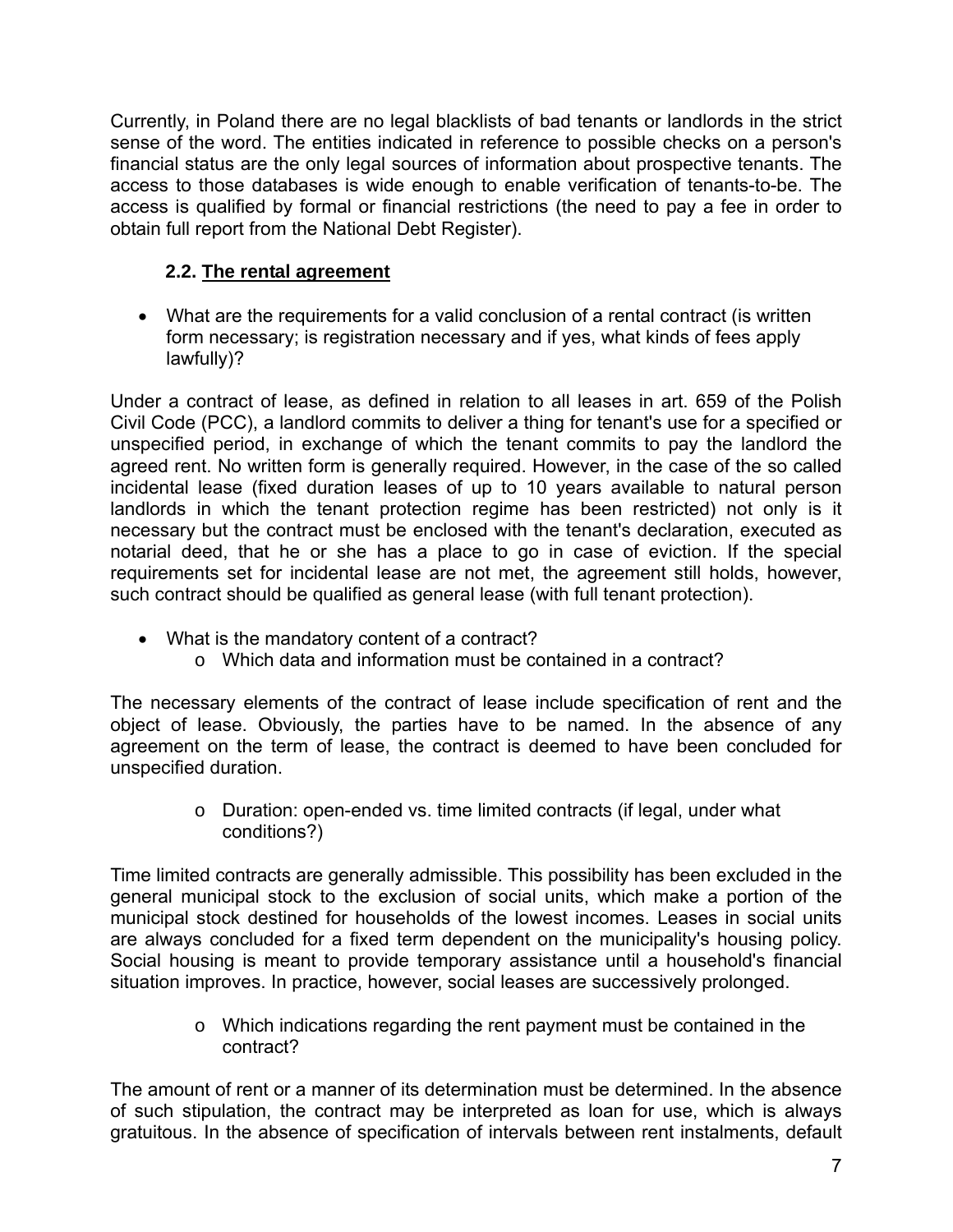statutory terms apply, i.e. rent is payable on monthly basis.

- Repairs, furnishings, and other usual content of importance to tenant
	- o Is it legal for the landlord to shift the costs for certain kinds of repairs (if yes, which?) to the tenant?

Distribution of responsibilities concerning repairs and outlays on the unit is subject to special statutory regulation. Pursuant to art. 662(1) PCC, the landlord should deliver the agreed thing to the tenant in a condition fit for the agreed use and keep it in such condition throughout the term of the contract. In accordance with art. 662(2) PCC, minor outlays connected with ordinary enjoyment of the thing burden the tenant. Under art. 681 PCC, in turn, such minor outlays to be borne by the tenant occupying the unit include in particular: minor floor, door and window repairs, painting of walls, floors and the inner side of the entrance door, as well as minor repairs to installations and technical equipment ensuring lighting, heating, water supply and discharge.

The statutory distribution of responsibilities is mandatory in the public housing stock. At the same time, these rules are only default in relation to private rentals, where the parties are free to arrange their respective duties.

> o Is the landlord or the tenant expected to provide furnishings and/or major appliances?

As opposed to the exhaustive statutory list of tenant responsibilities relating to repairs and furnishings, a similar list referring to landlords is only exemplary. The landlord is in particular obliged to carry out:

a) repairs to and replacement of internal installations of running water, hot water supply and gas - without fittings and accessories, as well as repairs to and replacement of the internal sewage system, central heating together with radiators, electrical wiring, and diversity antenna,

b) replacement of heaters, window frames and door joinery, floors, flooring, carpets and plaster.

> o Is the tenant advised to have an inventory made so as to avoid future liability for losses and deteriorations (especially in the case of a furnished dwelling)?

Although such inventory is always optional, it is definitely recommendable to prevent any future disputes.

o Any other usual contractual clauses of relevance to the tenant.

Deposit clause, valorisation clause (indexation of rent), specific terms of termination, provisions concerning reimbursement of outlays made by the tenant.

• Parties to the contract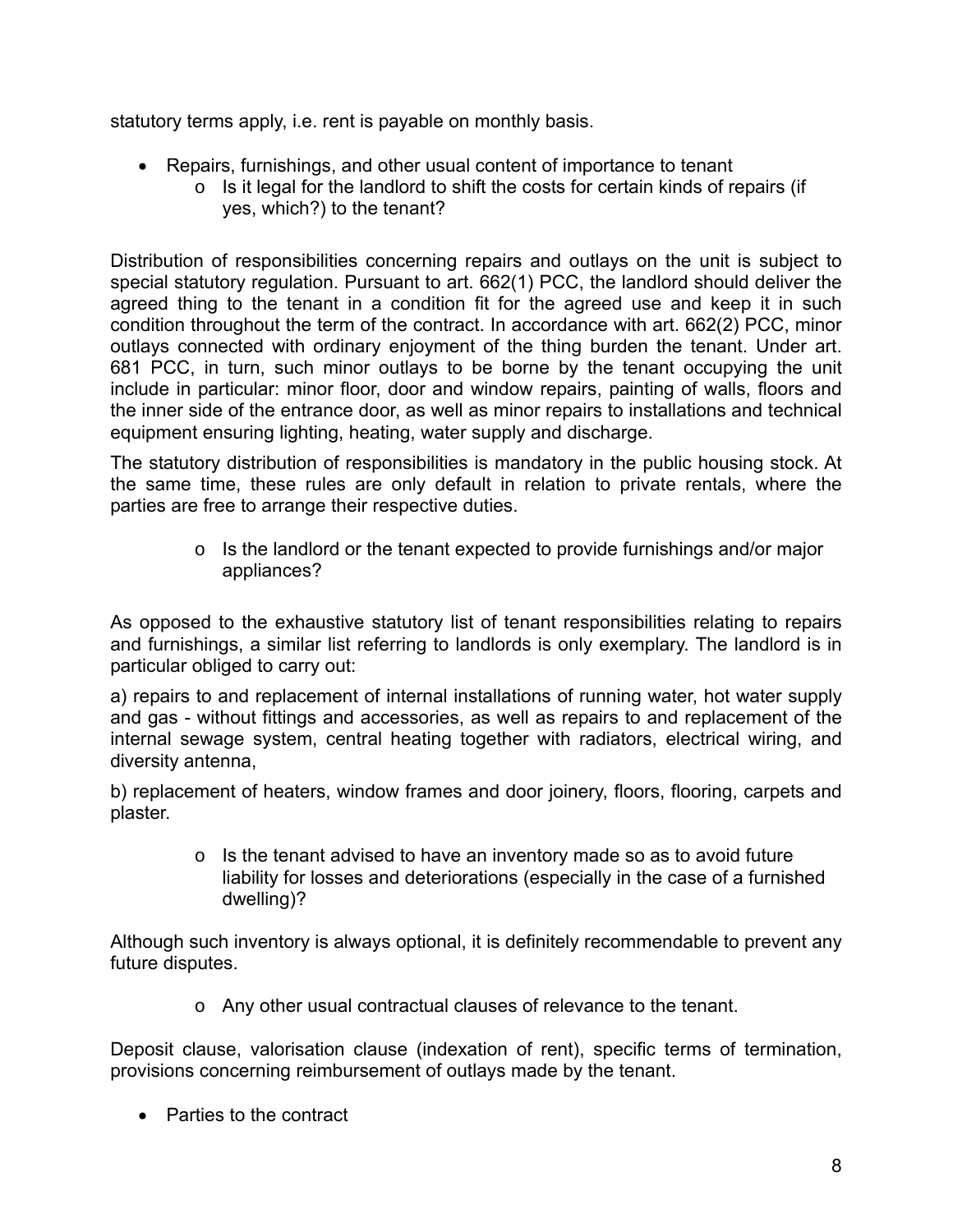o Which persons, though not mentioned in the contact, are allowed to move into the apartment together with the tenant (partner, children etc.)?

The legislator has defined the term "household" in the Housing Benefits Act 2001 in which the notion is understood as household run by a single occupier, the tenant's spouse and other persons who live with him permanently, sharing the common budget, whose rights to enjoy the premises derive from the direct tenant. Apart from spouses or cohabitants, this refers to children, both minor and major, other members of the tenant's family and individuals not akin to the tenant who share the home budget. The decisive factors are permanence of accommodation and contributions to common maintenance. In the end, however, it is the tenant, and not the landlord, who decides which persons from among this group should live in the leased unit.

> o Is the tenant obligated to occupy the dwelling (i.e. to use as tenant's primary home)?

A tenant is only entitled, rather than obliged, to occupy the dwelling. If, however, he or she fails to move in although the housing unit has been made accessible by the landlord in due course, the tenant is still obliged to pay the rent.

- o Is a change of parties legal in the following cases?
	- divorce (and equivalents such as separation of non-married and same sex couples);

If the lease contract has been concluded during matrimony and the leased premises are to serve the housing needs of the spouses' family, the spouses become, by operation of law, co-tenants, even where only one of them signed it. In divorce cases, under art. 58(2) of the Family and Guardianship Code, it is the court's obligation to rule about the use of the housing unit jointly occupied by the ex-spouses for the period of further common occupancy. Should one of the spouses blatantly disenable common living by reprehensible conduct, the court may order eviction at the other spouse's request. On their joint motion, the court may also include in the divorce judgment a resolution concerning division of the lodging or its award to one of the spouses if the other one agrees to voluntarily move out, as long as such decision seems feasible.

The right of lease has a particular value, which has to be considered when the common marital property is divided.

No similar solutions have been provided for factual cohabitants or same-sex couples. In such cases, any changes are dependent on the settlement between the parties.

> • apartments shared among students (in particular: may a student moving out be replaced without permission of the landlord);

No changes are possible without permission of the landlord. In fact, another contract must be concluded with the subsequent tenant.

• death of tenant;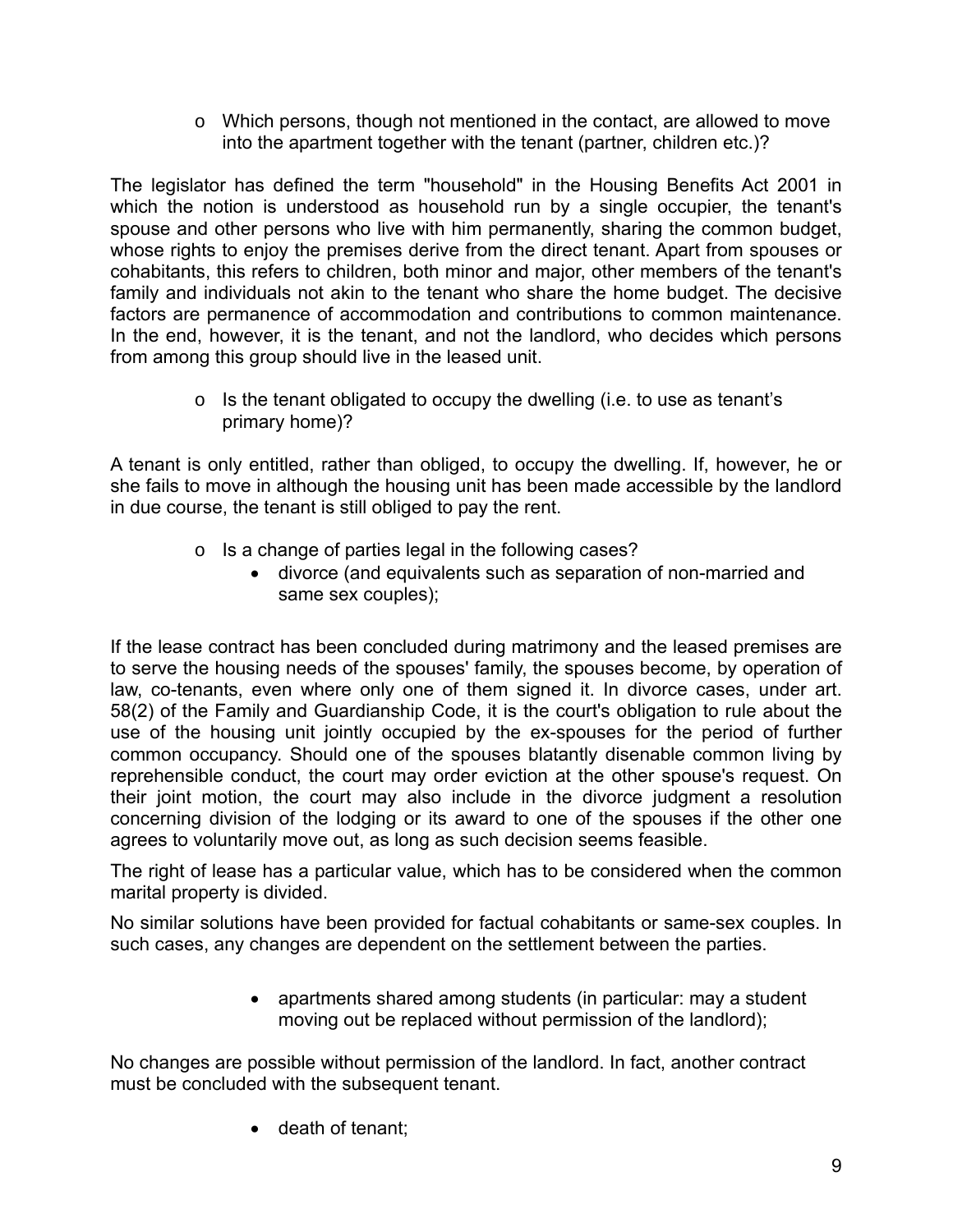Provisions of succession law as such do not apply to lease of housing units, which means that lease of a housing unit may not be lawfully devised. The only possibility to succeed a deceased tenant follows from art. 691 PCC.

As regards the catalogue of persons capable of accession to the contract upon death of the previous tenant, these include the spouse of the deceased, his (and his spouse's) children, other persons entitled to alimony from the deceased, as well as his or her factual cohabitant (including same-sex couples). Under art. 691(2), out of the this group, only the ones who lived in the unit with the deceased tenant before his or her death may become (co-)tenants. In accordance with art. 691(4), persons who accede to the tenancy by operation of law may terminate it by notice at the period prescribed by statute even if the contract was concluded for specified duration. Termination by only some of the successors does not extinguish the tenure. In such cases, the remaining beneficiaries hold the right jointly. In the absence of such individuals, the tenure does not make a part of the inherited estate anyway. On such occasions, the lease terminates.

• bankruptcy of the landlord;

Bankruptcy of the landlord, or landlord succession, has not been listed among the lawful grounds for termination in the Tenants Protection Act. If the house should be sold in execution proceedings, the buyer automatically replaces the bankrupt debtor as landlord.

There are, however, special provisions in the field of bankruptcy law. It is important to note, that in bankruptcy proceedings leases, as a rule do not expire (see art. 108 of the Law on Bankruptcy and Reorganisation (LOB)). However, the bankruptcy court may terminate any lease with three months' notice if its existence hinders the sale of the assets or if the payable rent differs from rents paid for similar premises (art. 109 LOB).

> o Subletting: Under what conditions is subletting allowed? How can an abuse of subletting (when the tenant is offered not an ordinary lease contract but only a sublease contract) be counteracted?

Each time the landlord's consent is needed. In Poland, sublease does not generally lead to abuse of the tenant's rights, as the Tenants Protection Act affords the same protection to a tenant and subtenant. Sublease always expires upon termination of the principal lease relationship.

o Does the contract bind the new owner in the case of sale of the premises?

On general terms, a buyer becomes the new landlord by operation of law. Although the general regulation of lease allows on such occasions for early termination by the new owner at a statutory period, such possibility is precluded in reference to housing tenancies.

Costs and Utility Charges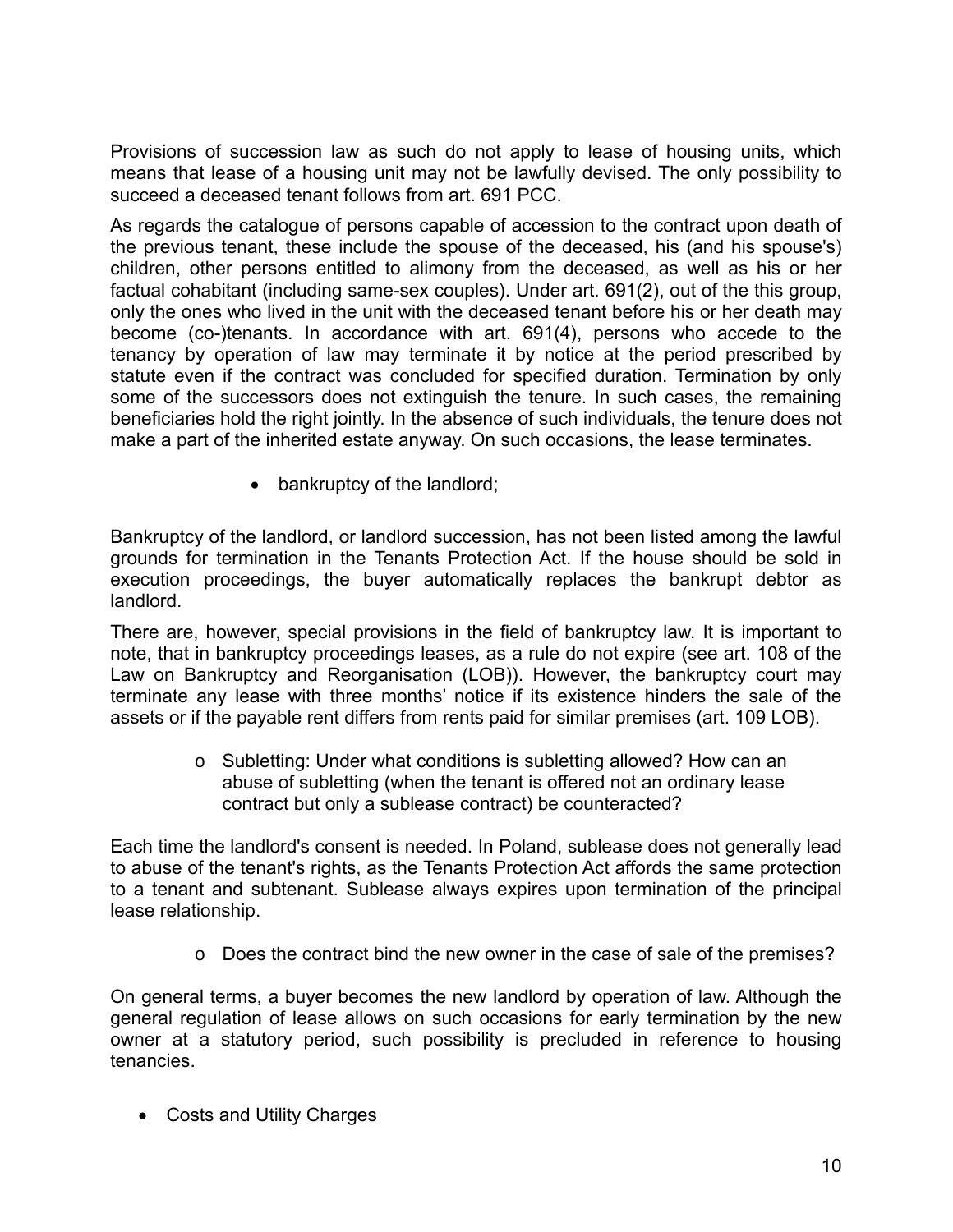o What is the relevant legal regulation of utilities (i.e. the supply of water, heating and electricity)? Must the landlord or the tenant conclude the contracts for provision of utilities?

The types of utilities supplied to a unit depend on the provisions of construction law which define conditions to be met by housing premises, as well as usages accepted in a given region, access of the property to particular supply lines and, finally, needs of the tenant himself.

The general rule is that there must be a possibility to connect the building with water supply, sewage and heating systems. It is deemed equivalent to access to heat networks if individual sources of heat are operative in the building. In the absence of the sewage system, the owner should assure that sewage be disposed of in septic tanks. In some cases, gas supply has been entirely replaced by electric energy. Most definitely, a housing unit must be connected to electricity, water supply and sewage disposal lines. Depending on local situation, it is possible to supply gas (connection to gas line) and heating (access to central heating rather than individual facilities).

As regards contracts with utility providers, both models are possible: contracts between the landlord and the provider or a direct contracts between the tenant and the provider.

> o Which utilities may be charged from the tenant by the landlord? What is the standard practice?

The landlord may not bother tenant with "charges independent of the landlord" if they are not mentioned in art. 2(1) item 8 TPA. The cited provision covers supply of energy, gas, water and disposal of sewage, solid and liquid waste. Bills independent of the landlord are charged in such cases along with rent, however, principles governing their increase have been relaxed. Notably, these charges are levied for utilities supplied directly to a unit, and not to common parts of the building.

> o Is the tenant responsible for taxes levied by local municipalities for the provision of public services (e.g. for waste collection or road repair)?

Waste collection expenses count as charges independent of the landlord which are added to rent. Costs of road repairs are not imposed on either landlords or tenants. Tenants are not encumbered with any local taxation.

> o Is it lawful to shift condominium costs, and if yes, which ones, onto the tenant (e.g. housekeeping costs)?

These may only be included directly in the rent charged by the landlord, however, the amount of rent must be reasonable. Possibilities of rent increase have been regulated in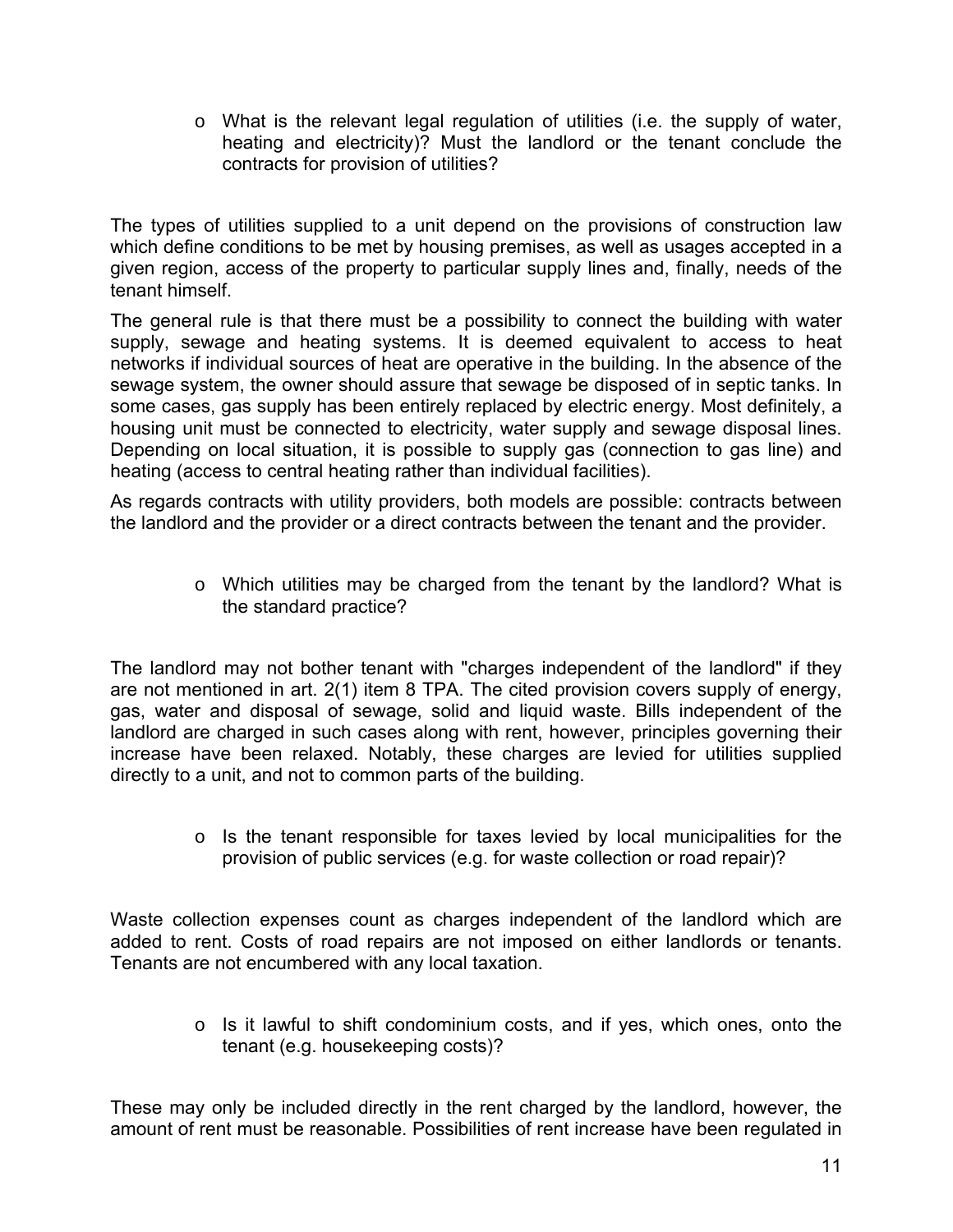the TPA, which prevents arbitrariness of landlord's decisions in matters crucial to tenants.

- Deposits and additional guarantees
	- o What is the usual and lawful amount of a deposit?

The amount of rent payable and its increase have been regulated in the TPA, which prevents arbitrariness of landlord's decisions in matters of fundamental importance to tenants.

In general, the amount of deposit may not exceed the equivalent of twelve monthly rent instalments for a given unit, as specified on the date of contract conclusion. In respect of incidental leases, this amount may not overstep the equivalent of six monthly rent instalments for a unit. There is no lower limit to a deposit, however, in practice it will be a single monthly instalment. In theory, it is possible to fix the deposit at lower level than one monthly rent rate, yet, on such occasions it would be necessary to determine the percentage (fraction) of the monthly instalment to be deposited, e.g. 0.5 or 0.25.

> o How does the landlord have to manage the deposit (e.g. special account; interests owed to the tenant)?

Provisions of the TPA omit to envisage the duty to transfer the deposit to a bank account. Decision as to the method and place of payment has been left to the parties of the agreement, in practice, the parties to the lease contract. For the lack of respective contractual stipulations, the method of safekeeping the deposited sum depends on the discretion of the landlord. In the absence of any agreement to the contrary, the landlord is not bound to invest the deposited amount or pay any interest on capital while in possession of the money.

o Are additional guarantees or a personal guarantor usual and lawful?

The tenants protection regime does not provide for any additional guarantees. Such guarantees, however, would be possible based on general freedom of contract. Most definitely, any additional/alternative securities are, however, precluded in the public stock.

 $\circ$  What kinds of expenses are covered by the quarantee/ the quarantor?

 Tenant dues under the lease of a unit secured by the deposit include the outstanding rent and other charges attached to the lease, as well as compensation for any damages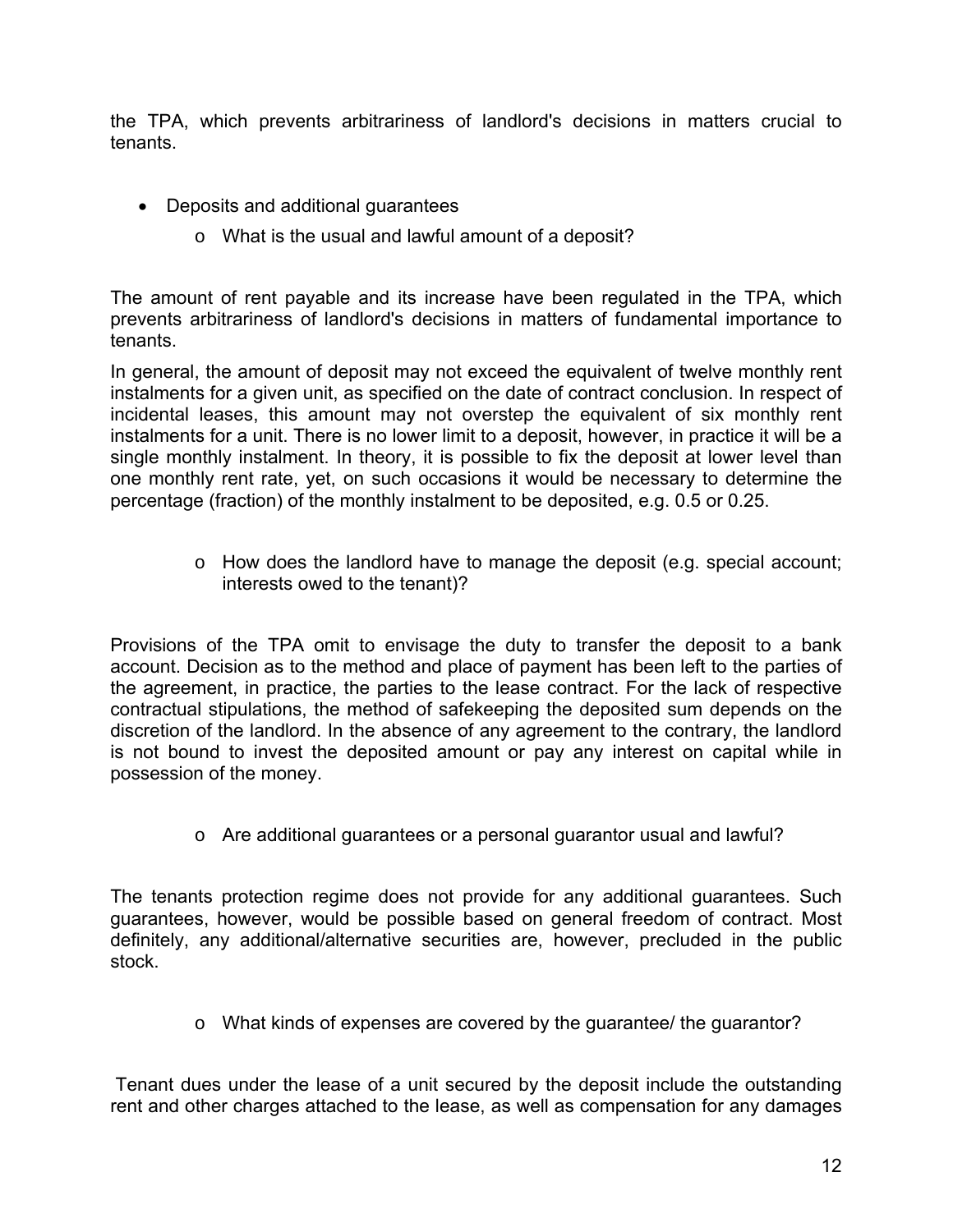to the unit inflicted by tenant's culpable conduct. However, lease of a social or replacement unit cannot be contingent on advance of the deposit.

# **3. During the tenancy**

# **3.1. Tenant's rights**

- Defects and disturbances
	- o Which defects and disturbances are legally relevant (e.g. mould and humidity in the dwelling; exposure to noise e.g. from a building site in front of the dwelling; noisy neighbours; occupation by third parties)?

Neither provisions of the Tenants Protection Act nor the Polish Civil Code provide legal definition of a defect in a housing unit or, in yet broader terms, a defect in the object of lease. Instead, scholars and courts reach for the definitions prescribed for sale contracts. A physical defect of a thing is a shortcoming which lessens its value or usefulness with regard to the thing's purpose agreed by the parties or following from the circumstances or its normal use, or deficiency in the thing's properties about which the seller had assured the buyer, or, finally, where the thing was surrendered to the buyer in incomplete condition.

Typical defects comprise: delivery of unit of floor area smaller than agreed, inordinate noise in the unit made by neighbours or coming from outside; absence of or inadequate heating; leakiness of window joinery causing breeze; mould or dampness of the unit's walls; defective sewage system or missing sewage outflow; nasty smell; malfunction or irregular parameters of installations situated in the unit; vibrations, emission of hazardous substances or waste; danger of collapse of the building or abruption of its part; inoperative elevator.

> o What are the tenant's remedies against the landlord and/or third parties in such situations (e.g. unilateral rent reduction vs. rent reduction to be allowed by court; damages; "right to cure" = the landlord's right to repair the defect; the tenant first repairs the defect and then claims the costs from the landlord)

As provided in art. 664(1) PCC, where the object of lease has defects which reduce its fitness for the agreed use, the tenant may claim proportional rent decrease for the duration of the defects. Additionally, in accordance with art. 664(2) PCC, where at the time of delivery to the tenant the thing was defective in a way which precluded its use as agreed by the parties, or if such defects emerged at later time and the landlord, although duly notified about that fact, failed to cure the defects in due time, or where defects are irremovable, the tenant may terminate the contract immediately. None of the entitlements mentioned above (either claim for rent reduction or right to terminate the contract) have been vested in the tenant if he knew about the defects at the time of entry into contract (art. 664(3) PCC).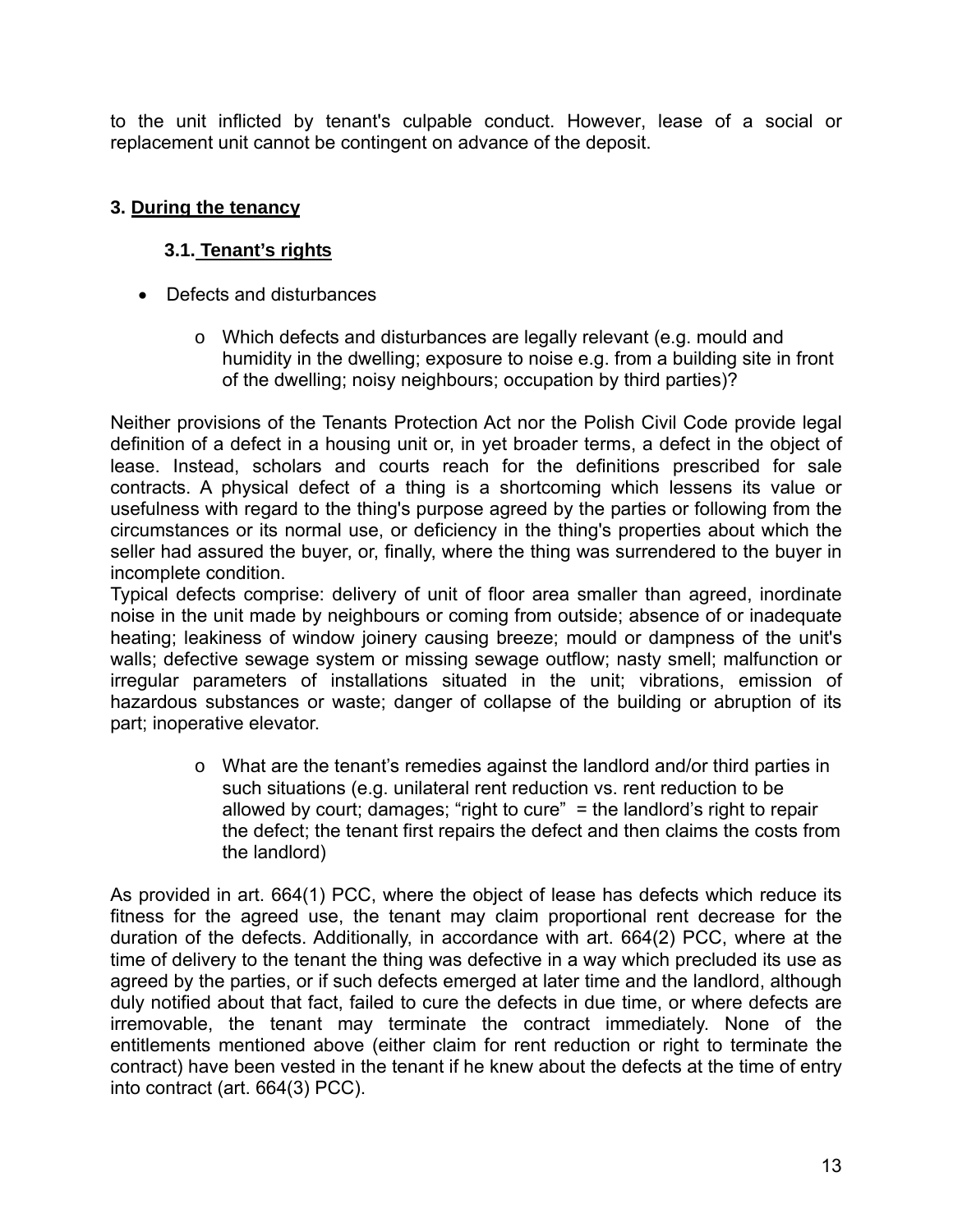- Repairs of the dwelling
	- o Which kinds of repairs is the landlord obliged to carry out?

The landlord is obliged to carry out in particular:

1) maintenance in due condition, assurance of order and cleanliness to spaces and equipment in the building destined for common use of all occupiers, as well as the building's vicinity;

2) repairs to the building, its spaces and equipment referred to in item 1, restoration of previous condition if the building has been damaged, regardless of cause to the damage; however, the tenant has to indemnify losses inflicted by his or her culpable behaviour;

3) repairs to the unit involving maintenance or replacement of installations and elements of technical furnishings to the extent that they do not burden the tenant, in particular:

a) repairs to and replacement of internal installations of running water, hot water and gas supply - without fittings and accessories, as well as repairs to and replacement of the internal sewage system, central heating together with radiators, electrical wiring, diversity antenna,

- b) replacement of heaters, window frames and door joinery, floors, flooring, carpets and plaster.
	- o Does a tenant have the right to make repairs at his own expense and then deduct the repair costs from the rent payment?

Under provisions on non-performance of contractual obligations, the tenant may claim to have the defects repaired at the expense of the landlord. If the landlord is unwilling to repair, judicial authorisation is necessary.

- Alterations of the dwelling
	- o Is the tenant allowed to make other changes to the dwelling?

The tenant may not make changes to the rented thing which would stand in conflict with the contract or the purpose of the thing without consent of the landlord. Paragraph (2) of the aforementioned article sets forth the consequences of enjoyment of the thing which transgresses contractual stipulations or ignores the thing's purpose. If the tenant's wrongful conduct proves persistent, i.e. he would not stop to enjoy the agreed object in a manner contrary to the above criteria, or where the tenant neglects the thing to an extent which threatens its loss or damage, the landlord may terminate the contract without notice.

As regards other improvements, they are admissible and generally unproblematic. Improvements as such can be defined as outlays on the rented thing which improve (on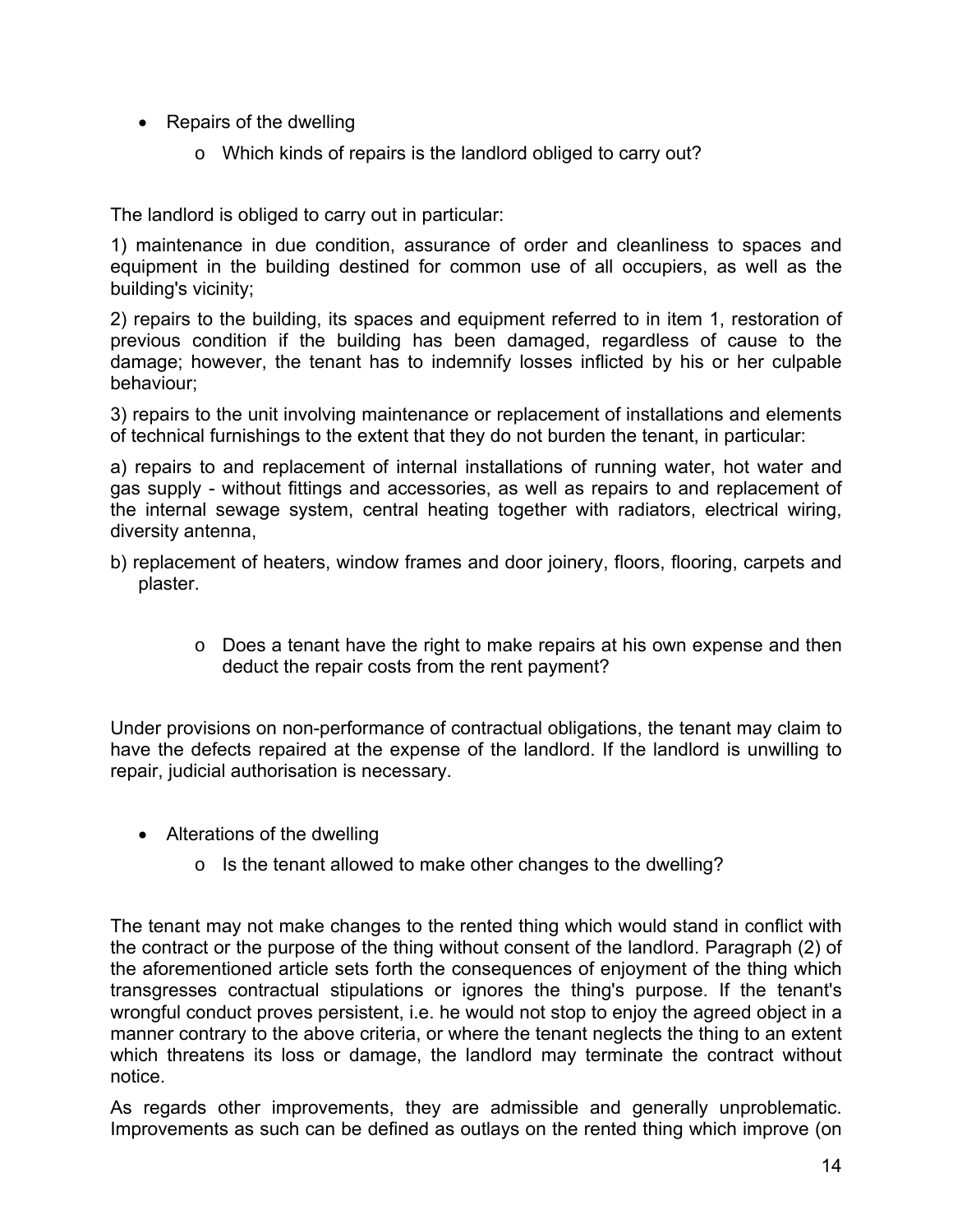the date of the thing's return) the value or utility of the object of lease. These are not to be confused with minor repairs and outlays related to maintenance which should be borne by tenant under art. 662(2) PCC. The discussed provision is applicable only to modifications upgrading the thing. Reimbursement for the outlays may be claimed during the period of lease. The tenant, on the other hand, is not in a position to set off his expenses against rent instalments, even when the landlord declares his will to preserve the modifications.

> • In particular, adaptations for disability (e.g. building an elevator, ensuring access for wheelchairs etc.)

There is no direct legal regulation of such adaptations within the context of tenancy arrangements. Such modifications seem to affect the use of the leased premises seriously enough to require landlord consent.

Affixing antennas and dishes

This is a frequent type of improvement. Generally, fitting and maintenance of such devices is not the landlord's responsibility.

• Repainting and drilling the walls (to hang pictures etc.)

Generally allowed, unless changes to walls should oppose the purpose (use) of the dwelling

- Uses of the dwelling
	- o Are the following uses allowed or prohibited?
		- keeping domestic animals

The question of domestic animals has not been regulated by law. In practice, it depends on the rules and regulations imposed by the landlord or specific stipulations in the contract. Domestic animals are so widespread that it is generally permissible to keep them unless otherwise restricted by the landlord.

• producing smells

This would generally make an inadmissible use of the dwelling. If such nuisance hindered enjoyment of units by other occupiers in the building, or if the quality of the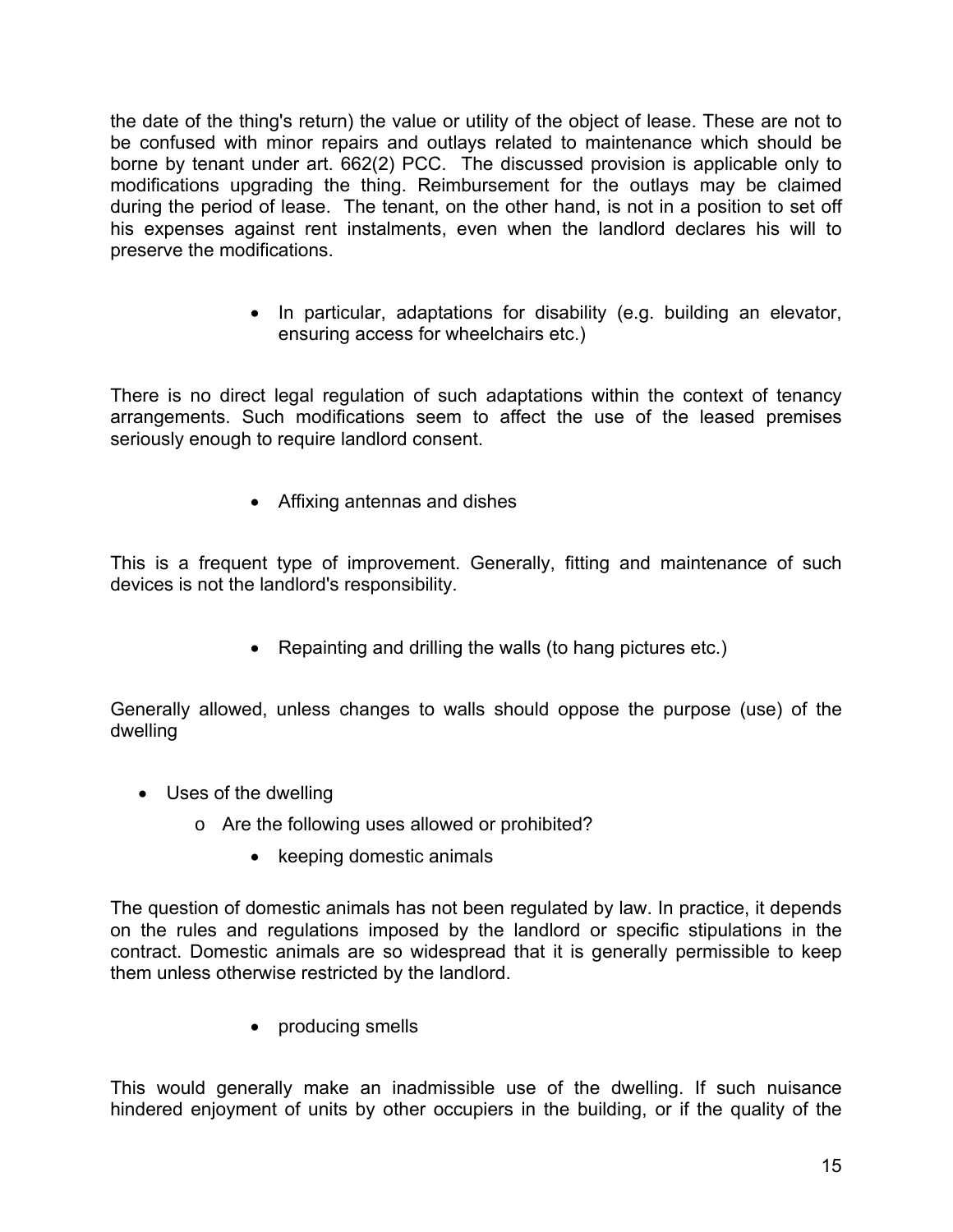premises decreased, termination by landlord at monthly notice would be possible under art 11(2) item 1 TPA.

• receiving guests over night

Generally permissible, unless such visits disturb domestic peace on regular basis.

• fixing pamphlets outside

This matter has not been directly regulated by law. The problem emerges only if it is not covered either by the contract or landlord's rules and regulations. Whether or not the tenant is entitled to fix a pamphlet in the window or at the front depends essentially on its content. Furthermore, the tenant's freedom of expression has to be weighed against the landlord's property right as well as against the other tenants' rights.

• small-scale commercial activity

This always requires consent of the lessor. Operation of a business in the rented premises without consent of the landlord would stand in conflict with the agreed use of the dwelling, which might lead to the contract's termination by landlord at one month's notice, given at the end of a calendar month.

#### **3.2. Landlord's rights**

• Is there any form of rent control (restrictions of the rent a landlord may charge)?

The system of rent control in Poland has been replaced by a model of restrictions on rent increase. Some forms of rent control have been preserved in the public and semipublic stock. the institution of regulated rent has been preserved in the stock of Social Building Associations where rates of rent for 1m<sup>2</sup> of usable floor area of a unit are set by the general meeting of the Social Building Association's shareholders so that the aggregate of rental incomes in the Association should allow to cover maintenance and repair costs relating to the stock, as well as refund of the credit drawn for construction. Paragraph (2) of the same article provides that rent calculated in accordance with the method laid down in paragraph (1) may on no account exceed in a single year the amount of 4% of replacement value of the rented unit.

The same basis of measurement (1m<sup>2</sup>) applies to principles of rent calculation in rentals belonging to the municipal stock. Again, it is the owner of the units (mayor within the limits set by resolution of the municipal council adopted under art. 21 TPA) that designates the rate of rent per one square meter, taking into account: location of the building, location of the unit within the building, the unit's or building's furnishing with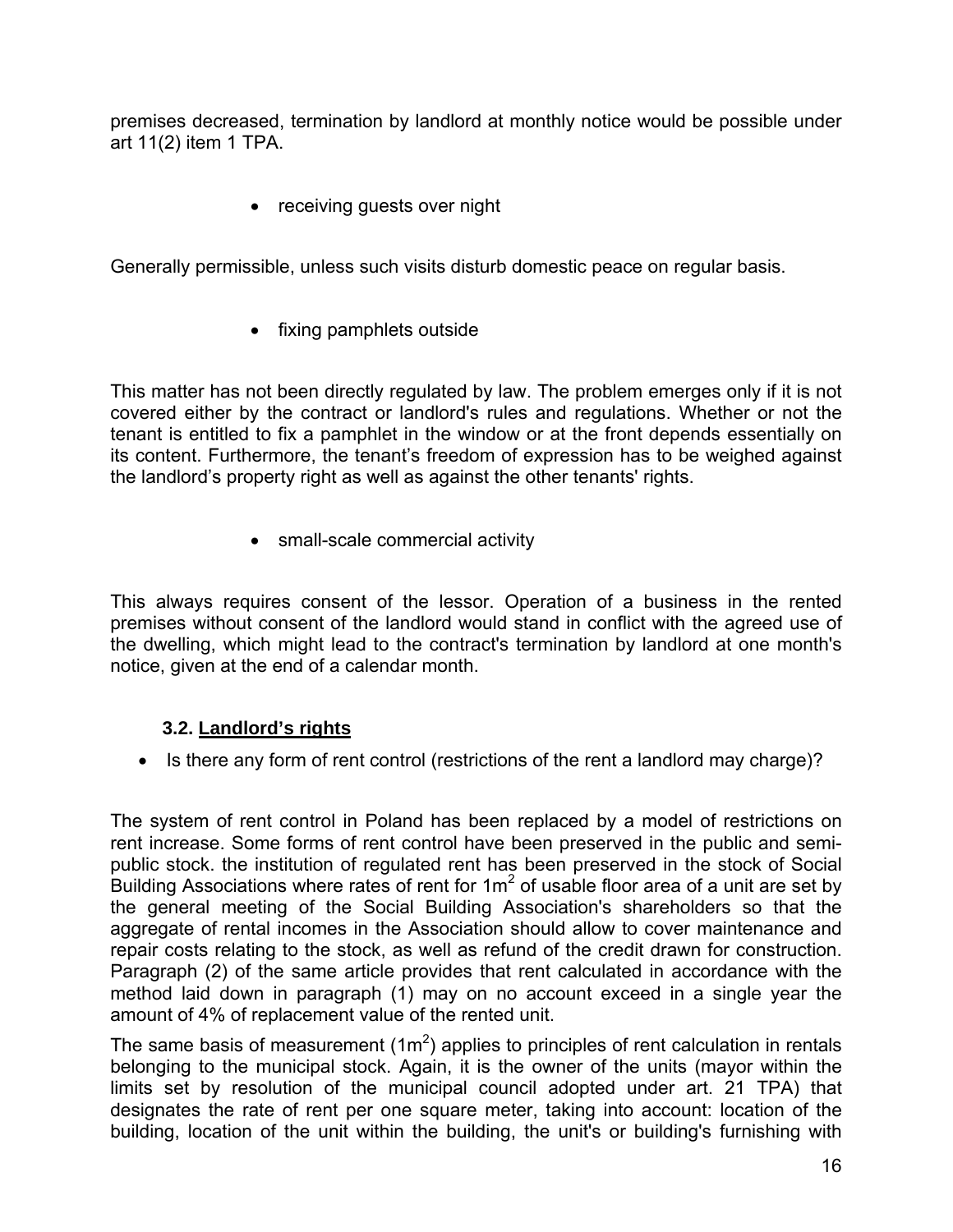technical equipment and installations, their condition and general technical standard of the building. The statutory list of criteria envisaged in art. 7(1) TPA does not cross out other factors increasing or decreasing the unit's value in use.

As regards the social housing within municipal resources, rent in such housing unit may not overstep 50% of the lowest rent in the remaining municipal stock.

- Rent and the implementation of rent increases
	- o When is a rent increase legal? In particular:
		- Are there restrictions on how many times the rent may be increased in a certain period?

According to art. 9(1b) TPA, increases of rent or other payments for use of the rented unit, except for charges independent of the landlord (for supply of utilities) may not be introduced more frequently than once in 6 months.

> • Is there a possible cap or ceiling (fixed by statute or jurisprudence) which determines the maximum rent that may be charged lawfully?

Any increase of the annual value of rent rate beyond 3% of the replacement value of a unit may be effectuated only in justified cases set out in art. 8a(4a) TPA. These involve situations in which the owner cannot receive incomes from rent which would allow for proper maintenance of the premises along with additional return. Such return is also calculated meticulously, taking as the basis the landlord's expenses connected with the unit's construction, purchase and repairs. Pursuant to art. 8a(4b) item 2, profits reaped by the landlord should be reasonable. On tenant's demand, the landlord should present precise calculations substantiating legitimacy of such an increase. Tenants dissatisfied with an excessive increase have a cause of action. In such cases, it is the court that decides whether or not the questioned increase is justifiable.

The principles discussed above do not apply to modifications concerning charges which are not dependent on the landlord. This category comprises bills for electricity, gas, water, waste and effluent sewage disposal. As the services are provided to the benefit of a tenant, it is him who should bear their cost. Nevertheless, in the event of their increase, the landlord is still obliged under art. 9(2) TPA to present a detailed breakdown of specific charges owed to third party providers.

> o What is the procedure to be followed for rent increases? To what extent can the tenant object to a rent increase?

Rent increases should always be notified to a landlord in writing. A landlord inclined to increase rent should notify the tenant before the end of a calendar month and comply with the statutory or contractual notice period no shorter than 3 months (art. 8a(1-3)).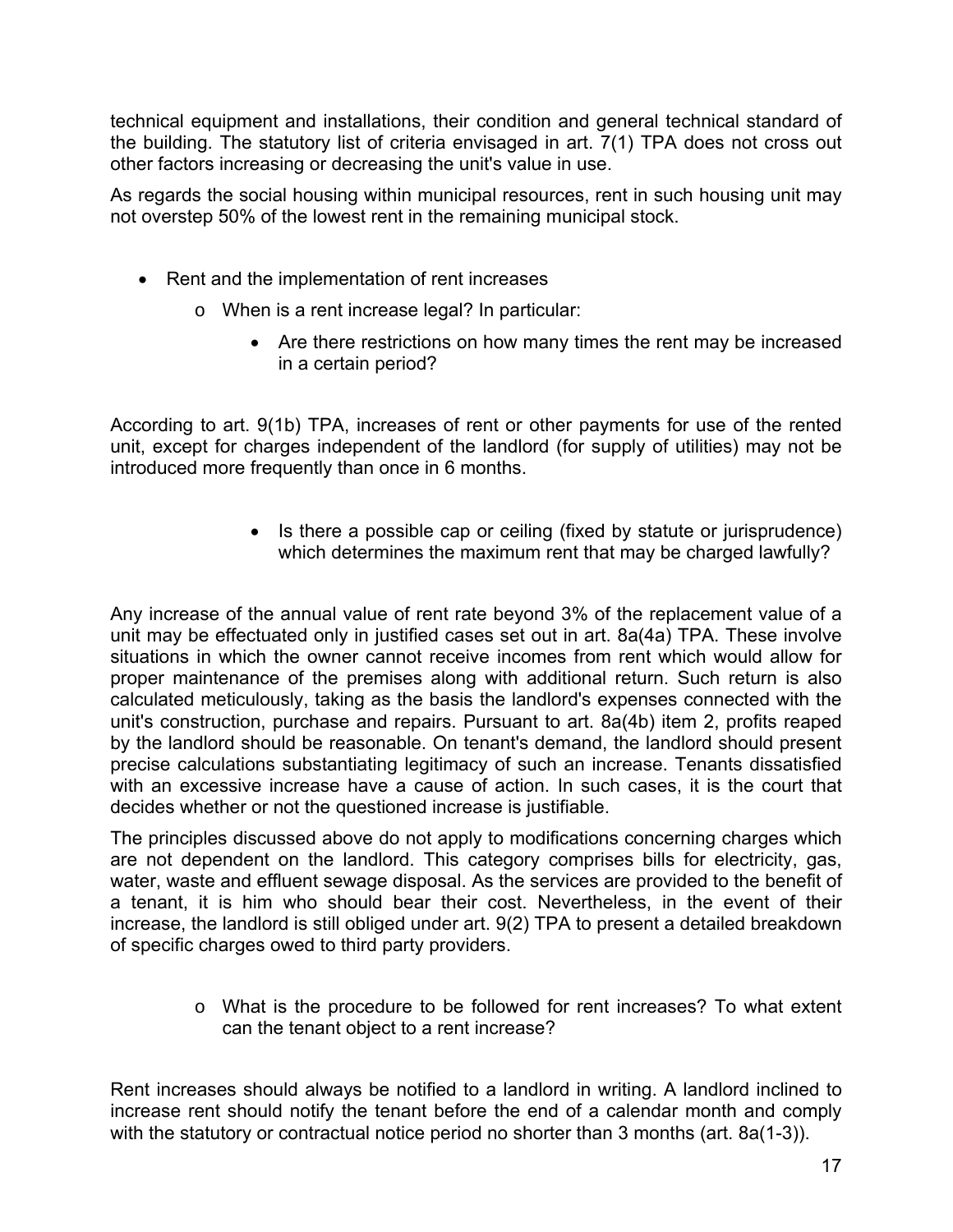As pointed out above, tenants dissatisfied with an excessive increase have a cause of action which can be brought before a court (art. 8a(5) item 2 TPA. In such cases, it is the court that decides whether or not the questioned increase is justifiable. Alternatively, the tenant may refuse to accept the increase, which results in termination of the contract as a whole (art. 8a(5) item 1 TPA).

- Entering the premises and related issues
	- o Under what conditions may the landlord enter the premises?

Although the lessor is usually the owner of the premises, he or she forfeits the right to enjoy the unit as a result of the entry into the lease contract. He cannot stay in the rented premises. The lessor is authorised to enter the rented dwelling only in extraordinary situations, e.g. when it is necessary to make a repair for which the lessor is responsible. In case of a defect in the object of lease which causes or threatens loss, the lessee is obliged to provide access to the unit in accordance with art. 10 TPA. The lessor may also enter the premises to make an overview of its general condition and technical outfit, or carry out works encumbering the lessee if the latter omits to fulfil his or her obligations. On such occasions the date of entry should be negotiated between the parties (art. 10(3) TPA).

o Is the landlord allowed to keep a set of keys to the rented apartment?

The question of spare keys has not been expressly regulated. however, art. 690 PCC provides the lessee with owner-like protection against any third parties, including the landlord. This means that the lessee might sue the latter in the event of unjustified use of such hidden set of keys.

> o Can the landlord legally lock a tenant out of the rented premises, e.g. for not paying rent?

That would be illegal and might expose the landlord to serious legal consequences. Each time the termination and execution procedures must be followed.

> o Can the landlord legally take or seize a tenant's personal property in the rented dwelling, in particular in the case of rent arrears?

Not in a direct physical sense. In accordance with art. 670 PCC, to secure the rent and other renditions in which the lessee defaults for no longer than one year, the landlord has statutory pledge on the tenant's movables brought into the rented object unless the things are exempt from attachment. Statutory pledge refers to chattels, whether owned or co-owner by the lessee. The seizure must be effected by recourse to official executive proceedings.

Pursuant to art. 671 PCC, the statutory pledge is extinguished when the pledged things are removed from the rented object. The lessor may object to such removal and retain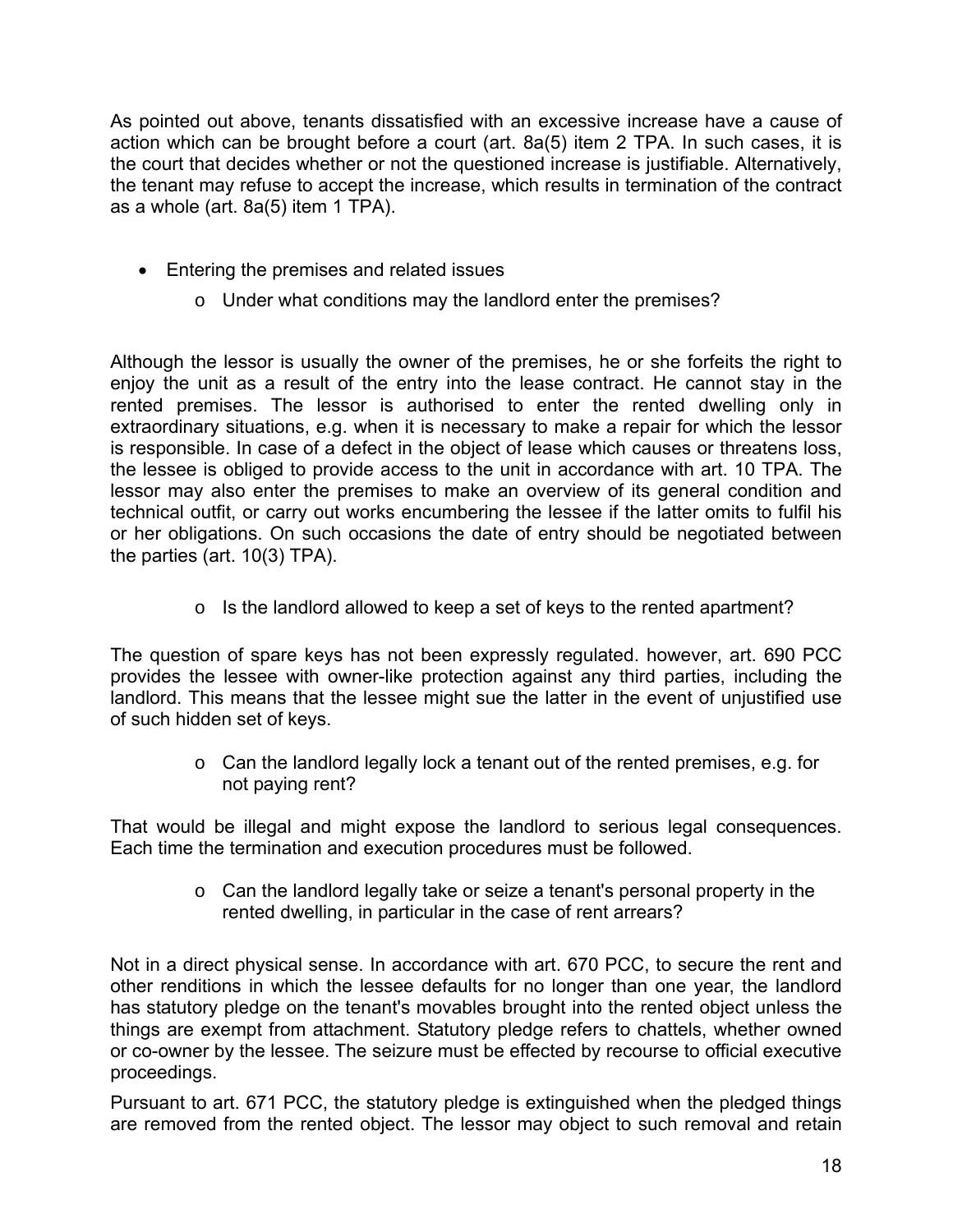the chattels at his own risk until the overdue rent is paid and secured. By doing so, the lessee might become exposed to compensatory liability towards the lessee. If the pledged things are removed under an order issued by a state authority, the landlord still retains his statutory right of pledge if, within three days, he reports it to the authority that ordered the removal (art. 671(3) PCC).

# **4. Ending the tenancy**

## **4.1. Termination by the tenant**

• Open ended contract (if existing): under what conditions and in what form may the tenant terminate the tenancy?

In pursuance of the general provision of art 673(1) PCC), where the period of lease is indeterminate, both lessor and lessee may terminate the contract by complying with the agreed notice period, or, in the absence of accord in this regard, in accordance with statutory periods. Art. 688 ordains that lease may be terminated at three months' notice given at the end of a calendar month as long as the duration of lease is unspecified and rent is paid monthly. This provision is not applicable where the parties provided for other intervals between consecutive rent instalments. In such cases, one has to take recourse to art. 673(2), which also stipulates statutory notice periods depending on the intervals at which rent is payable. Where this term is longer than one month, termination is permissible at three month notice given at the end of a calendar month. If it is shorter than month, the notice period amounts to three days. Where rent is paid daily, notice is to be given one day in advance.

 Under what circumstances may a tenant terminate a tenancy before the end of the rental term (e.g. unbearable neighbours; bad state of dwelling; moving for professional reasons)?

Generally, fixed term contracts may not be terminated before expiry of the agreed period. Obviously, the parties themselves may account for the possibility of termination in specific situations, including the vague, but popular, specification "for important reasons."

Otherwise, the tenant may terminate the contract immediately in the event of serious defects of the unit. Under art. 664 PCC, this may be the case where, at the time of delivery, the object of lease is defective in such a manner which precludes its agreed use, or where such defects appear later but the landlord fails to cure it due time despite prior notification by the tenant. Under art 682 PCC, immediate termination by tenant is possible if the unit's defects pose danger to the health of the tenant's household members or employees. In the latter case, the tenant may terminate the legal relationship even if he knew about the defects at the time of entering into the contract.

 May the tenant leave before the end of the rental term if he or she finds a suitable replacement tenant?

It would not be possible without a separate agreement with the landlord, dissolving the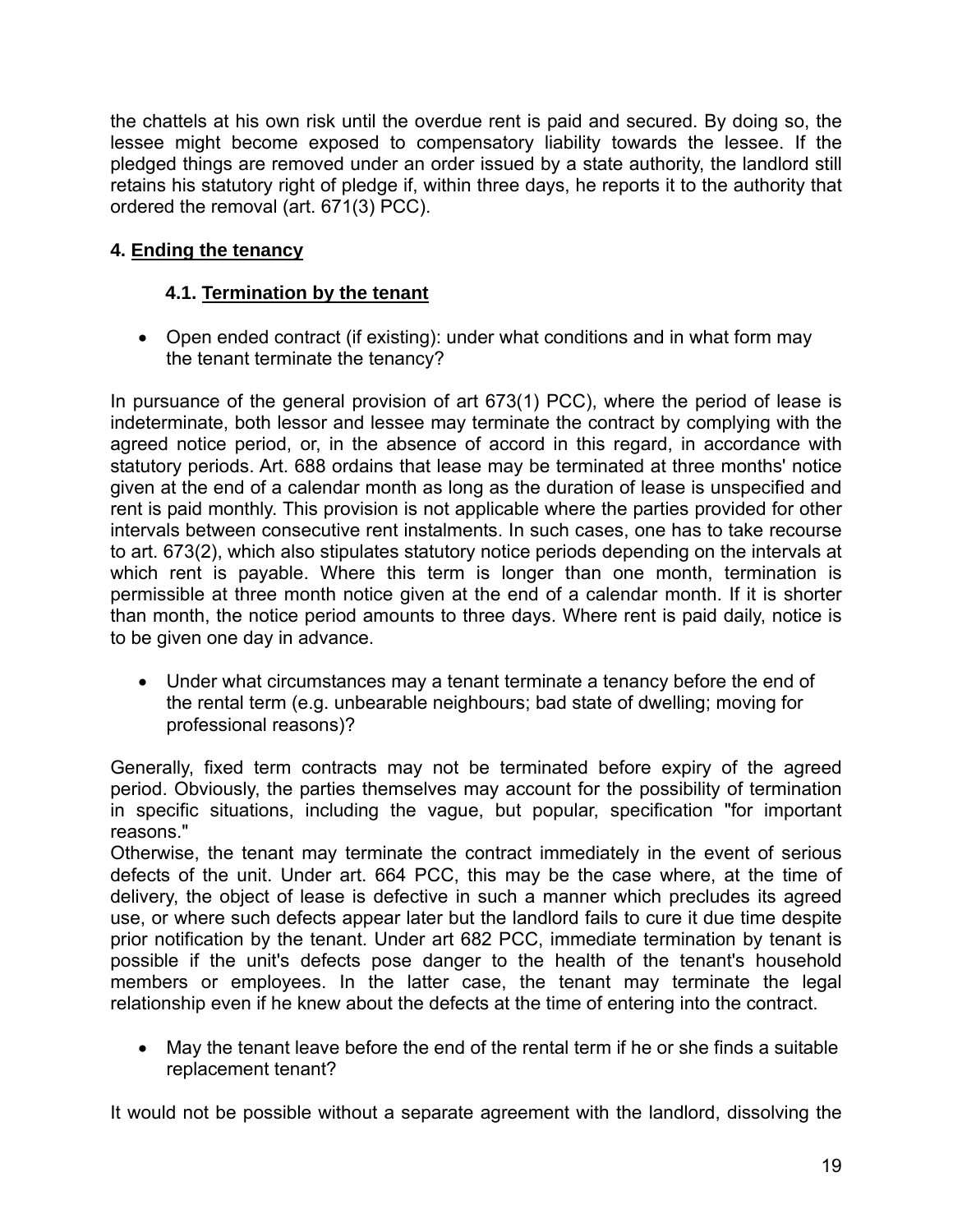previous lease.

## **4.2. Termination by the landlord**

- Open ended contract (if existing): under what conditions and in what form may the landlord terminate the tenancy (= eviction) (e.g. the landlord needs the house for himself or wants to renovate and use it differently in the future)?
	- o Must the landlord resort to court?

The landlord does not have to resort to court. He or she is, however, restricted by a rather stringent tenant protection regime, as termination by landlord is admissible only in situations expressly indicated in the Tenants Protection Act. The landlord may terminate the legal relationship (art. 11(2) TPA) at monthly notice given at the end of a calendar month if the tenant:

1) continues to use the unit in a manner contrary to the agreement or the unit's purpose despite an earlier written admonition, neglects his or her obligations inflicting, in the same way, damage to the premises, damages equipment intended for common use of tenants residing in the same building, or transgresses blatantly or insistently against house rules and regulations in a way which impairs enjoyment of other apartments in the house;

2) defaults with rent or other charges accrued for enjoyment of the unit for at least three full periods of payment in spite of having been admonished in writing about the landlord's intent to terminate the contract and given additional monthly term to pay the outstanding and current liabilities;

3) has let, sublet or transferred for non-gratuitous use the unit in whole or its part without written consent of the landlord; or

4) occupies the unit which has to be vacated because of the need to demolish or restore the building with the proviso of art. 10(4) TPA, which means that on such occasions the landlord must assure replacement premises, and that restoration may not take longer than a year.

By virtue of art. 19e TPA, the first three points on the list above do not apply to incidental lease. Instead, arts. 685 PPC (immediate termination justified by gross and persistently transgressions against domestic peace) and 687 PPC provide legal grounds for termination without notice. In the latter case termination is possible if the tenant delays with rent for at least two full periods of payment, however, a monthly deadline to clear the arrears must first be given.

On general terms, legitimate reasons for termination may also relate to the fact that the tenant's housing needs are already catered to in another way. Under art. 11(3) TPA, the landlord of a unit in which yearly rent is lower than 3% of its replacement value is free to terminate the lease:

1) at 6 months' notice if the tenant fails to occupy the unit for a period longer than twelve months;

2) at monthly notice at the end of a calendar month if the tenant has a legal title to enjoy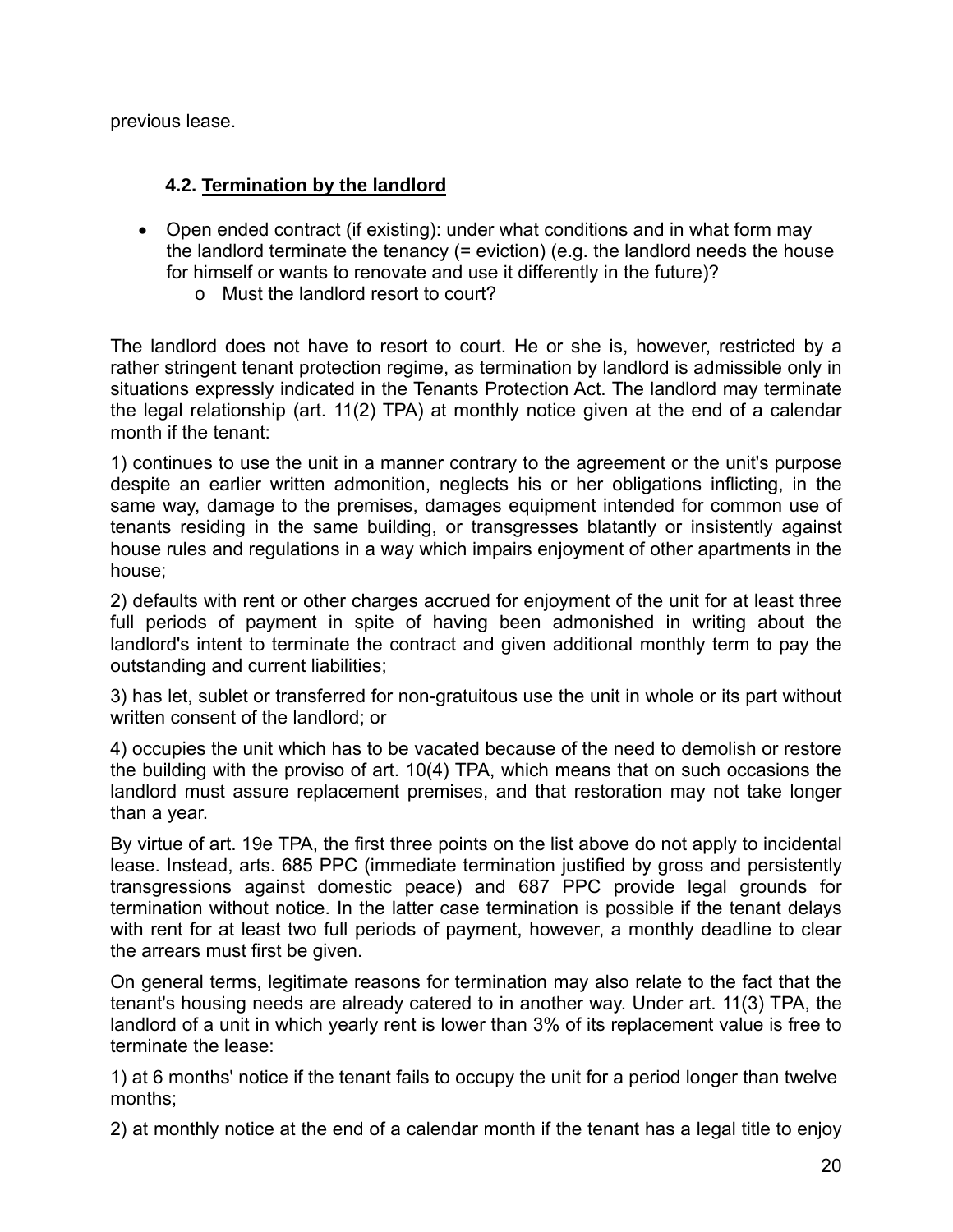other premises located in the same city, town or village, and the tenant may use that other lodging, which, in addition, must comply with all requirements provided for a replacement dwelling.

Pursuant to art. 11(4) TPA, the landlord may terminate the contract at six months' notice given at the end of a calendar month if he wishes to live in the unit or pass it over to one of his or her close relations, and the tenant is authorized to use another unit which meets the minimal requirements of replacement premises. If the tenant is not in a position to use any alternative lodging, this period of termination is prolonged to 3 years under art. 11(5) TPA.

 $\circ$  Are there any defences available for the tenant against an eviction?

Direct objections do not produce any legal effects. Since the TPA regime defines strictly grounds for termination, the tenant who does not agree with the landlord's understanding of a statutory provision providing foundation for termination may always have recourse to court.

 Under what circumstances may the landlord terminate a tenancy before the end of the rental term?

This would also be limited to situations expressly prescribed in art. 11 of the Tenants Protection Act.

o Are there any defences available for the tenant in that case?

In the case of termination justified by the landlord's own housing needs under art. 11(5) TPA (where the tenant has no alternative place to go), art. 11(12) TPA reserves, with regard to tenants aged over 75 years, that termination may only be effective upon their death, unless there are persons obliged to provide them with alimony.

 What happens if the tenant does not leave after the regular end of the tenancy or does not hand in (all) the keys of the dwelling?

The landlord would have to go through the eviction procedure, which generally requires prior resort to court. Judicial proceedings are avoided where the tenant voluntarily submitted to execution in the form of a notarial deed, that is in the case of incidental lease.

# **4.3. Return of the deposit**

 Within what timeframe and under what conditions does the landlord have to return the tenant's security deposit?

The deposit is to be returned within one month from the date of vacating the unit or its purchase by an ordinary or occasional lessee, after the offset of dues owed to the lessor under the lease contract (art. 6(4) and art. 19a(5) TPA). As per art. 6(3) TPA, valorised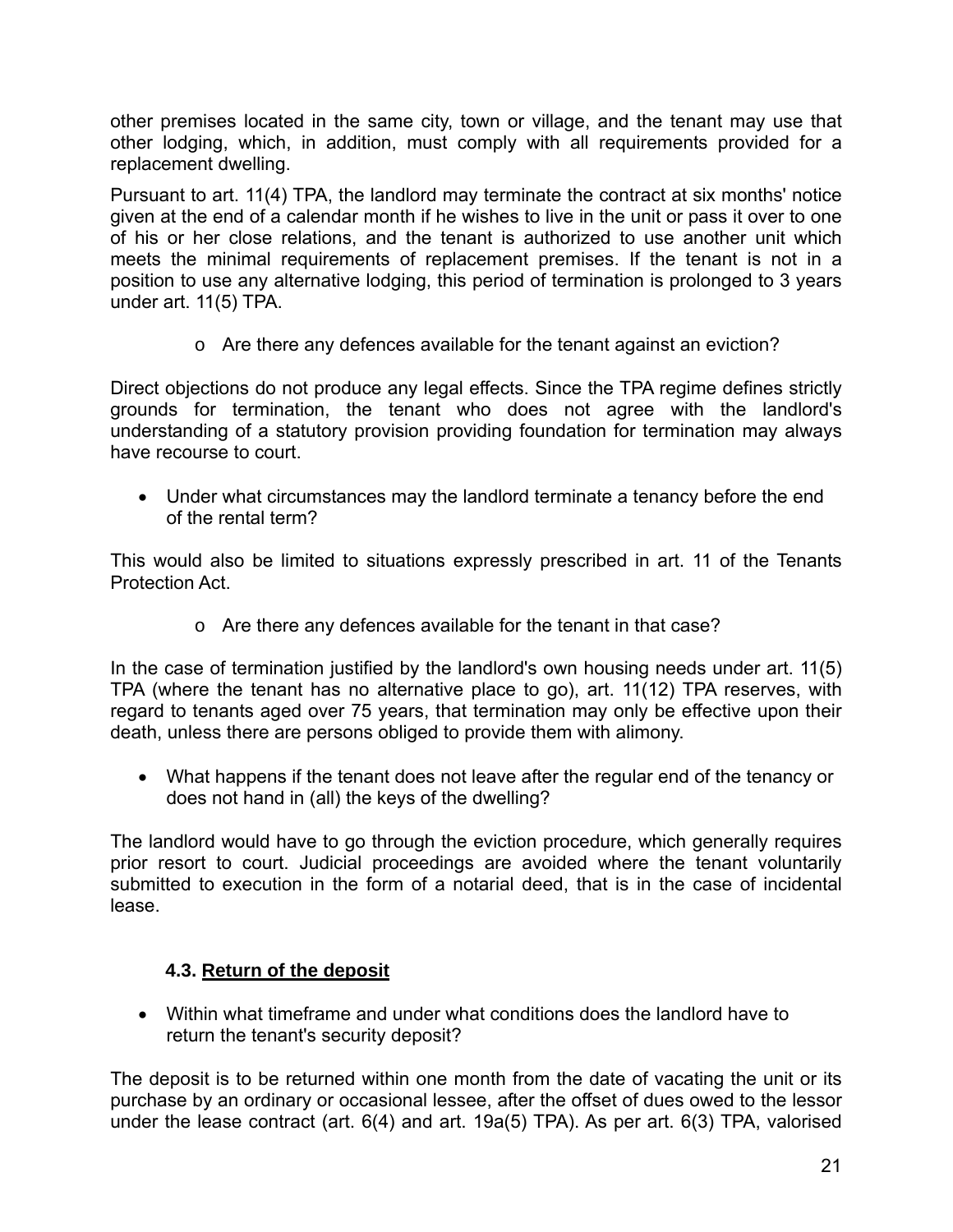deposit is returned in the amount of monthly rent payable on the date of such return multiplied by the coefficient (number of instalments) chosen when the deposit had been initially made.

- What deductions can the landlord make from the security deposit?
	- o In the case of a furnished dwelling: may the landlord make a deduction for damages due to the ordinary use of furniture?

The landlord may deduct any debts owed under the tenancy which are mature and payable to the landlord at the unit's vacation date. Ordinary wear and tear of the furniture does not count as damage. Other infringements to the unit, its fittings and furniture, may be considered, as long as the tenant's guilt can be evinced.

#### **4.4. Adjudicating a dispute**

- In what forum are tenancy cases typically adjudicated?
	- o Are there specialized courts for adjudication of tenancy disputes?

The Court structure in tenancy cases does not stray from the general regulation. Under art. 1 of the System of Common Courts Law Act 2001, in Poland there are district courts, circuit courts and courts of appeal. There is also the Supreme Court, which carries out review functions, interprets legal provision so as to assure uniform lines of jurisdiction. Although its case-law is in no way officially binding on regular courts, SC interpretations are generally followed.

> o Is an accelerated form of procedure used for the adjudication of tenancy cases?

In pursuance of art.  $505<sup>1</sup>$  of the Polish Code of Civil Procedure, disputes concerning rents and fees payable by cooperative rights holders are, regardless of their value, resolved in a summary process. In principle, such mode of proceedings is to be more convenient to the plaintiff. However, a summary process is highly formalized and requires the plaintiff to file most of the pleadings, including petition, on official forms. Only in the rare cases, where the dispute value exceeds PLN 75 thousand, the summary procedure is omitted.

> o Is conciliation, mediation or some other form of alternative dispute resolution available or even compulsory?

All conceivable modes of amicable dealing are admissible. Below, attention is drawn to its two specific forms.

A prospective claimant may initiate judicial conciliation. This procedure is instituted by motion for conciliation filed in each case with a district court (regardless of the value in dispute) in whose area the respondent resides (court exercising general jurisdiction in litigation). The court acts in this proceeding as a body inducing the parties to settle the case by themselves. It does not resolve the dispute authoritatively. If the opponent turns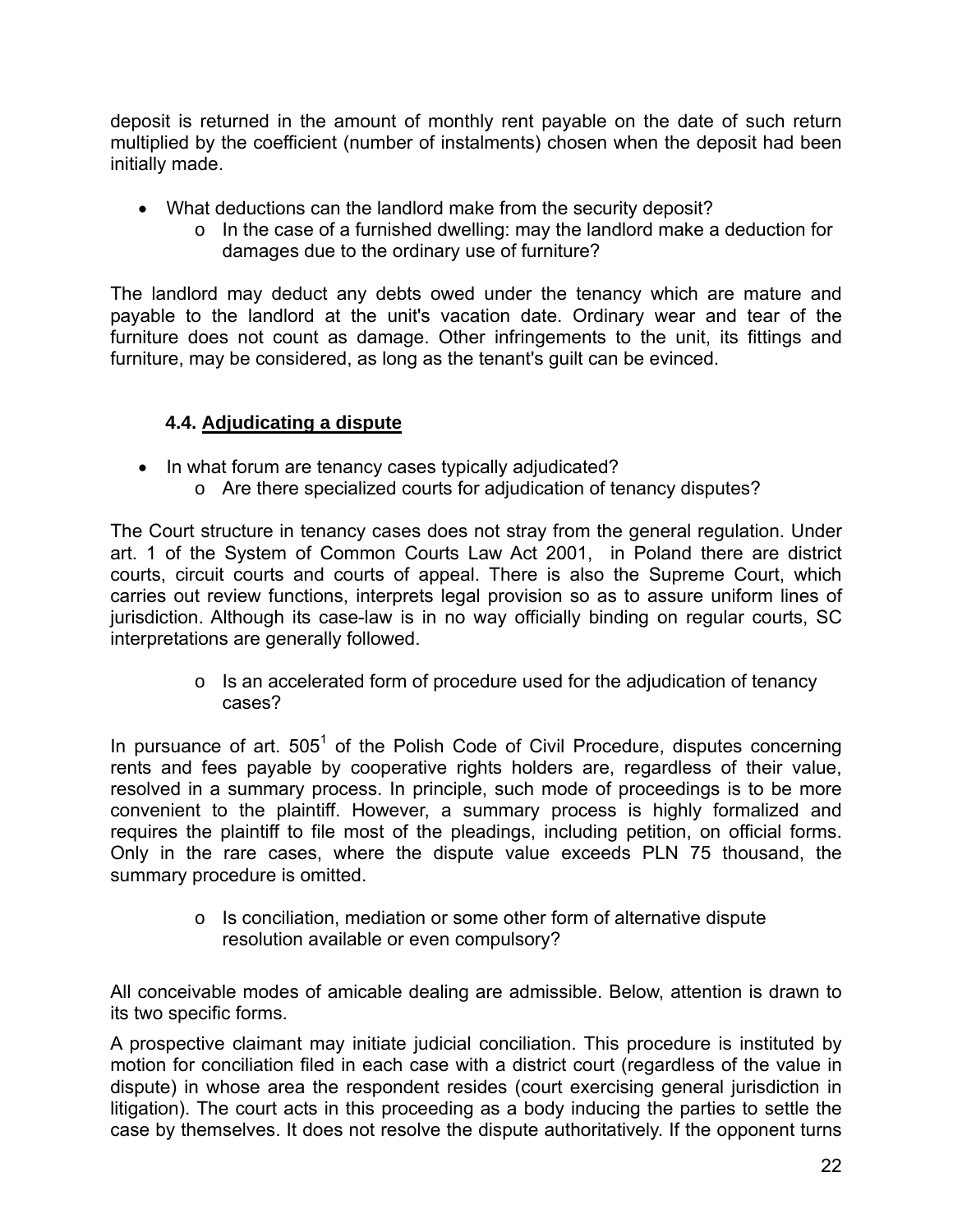out to be unwilling to settle, conciliation usually concludes with a ruling as to its costs. One crucial advantage of the motion for conciliation is the fact that it interrupts the limitation of claims to which it refers. As turns out in practice, however, this procedure is used exceptionally rarely in housing law disputes.

Secondly, the parties may resort to mediation. The most pronounced characteristic of mediation is its voluntary character. Mediation is carried out based on an agreement for mediation or a court ruling which refers the parties to mediation. In this agreement, the parties specify in particular the object of mediation, the mediator or the manner of his election. As a rule, mediation is commenced before the action is brought to court, but it is also admissible to refer the case to mediation in the course of pending proceedings.

#### **5. Additional information**

• How does a prospective tenant proceed in order to get social or subsidized housing (e.g. dwellings offered by housing associations, municipalities, public bodies etc.) or housing allowances?

A candidate for a municipal unit must file an application with municipal authorities. The body competent to sign the contract on behalf of a municipality is the mayor. He or she must, however, observe the terms of selection of tenants enacted by the municipal council (usually based on income criteria). This procedure is followed both in reference to the general municipal housing stock and social units in the strict sense of the word.

As regards Social Building Associations, nowadays, it is practically impossible to obtain a new dwelling as their investments were bought to a halt due to governmental savings and discontinuance of subsidies from the National Housing Fund. An applicant would have to declare household incomes below average. This income should not exceed the basic quota of 1,3 of an average monthly salary in a given voivodeship (regional level self-government), announced before the conclusion of the contract, by more than 20% in a single-person household, 80% in a two-person household and 40% for each additional person. Prospective tenants may also be required to cover a part of the investment costs.

Housing benefits may be granted to: tenants, sub-tenants of housing units, holders of a tenancy cooperative right, owner-occupiers, persons with any other rightful tenure in a unit who bear expenses related to its enjoyment, or even occupiers without a valid tenure waiting for a replacement or social unit. The application must be submitted to a mayor who acts by way of administrative decisions. The average monthly income per household member in the three months preceding the application may not exceed 175% of the lowest old age pension at the time of application for single-person households and 125% of the same indicator for multi-person households. The benefits are awarded for 6 months as of the beginning of the month following the application. Respective sums are remitted to the owners of the premises to partly discharge the dues of the entitled persons. Owner-occupiers receive the benefit directly.

• Is any kind of insurance recommendable to a tenant?

No insurance is required by law. It is frequent for a landlord to request the tenant to buy